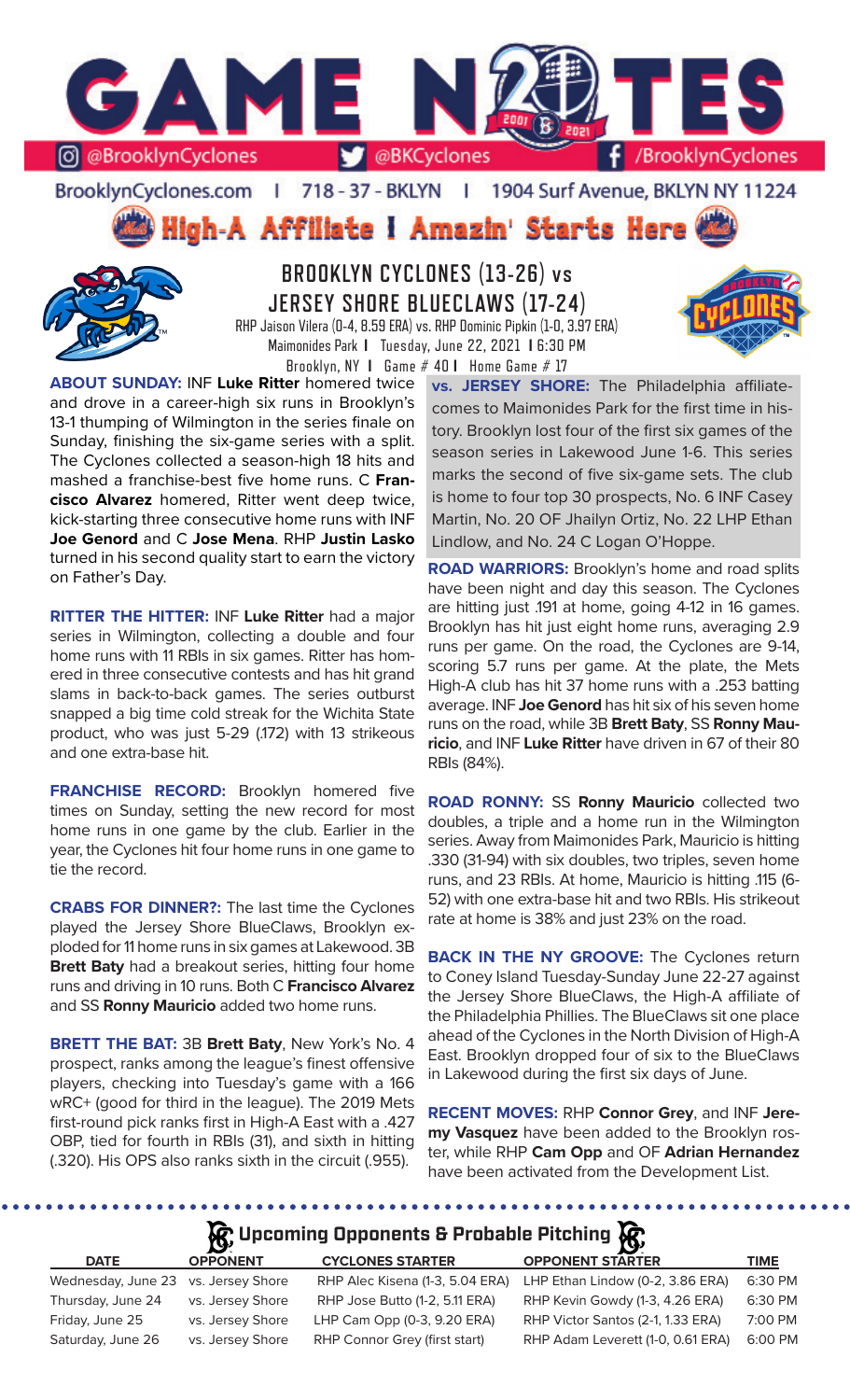## **JUNE 22 AT WILMINGTON STARTING PITCHER PAGE 2**



**LAST TIME OUT:** Vilera put forth his best outing of the season last week at Wilmington, allowing a season-fewest two runs in five innings. Vilera allowed two runs to tie the game 2-2 before the bullpen yielded a 5-2 loss. In Vilera's starts, the Cyclones are 0-7.

**HOME RUN HAPPY:** Vilera has surrendered a career-high 12 home runs in just 29 2/3 innings. In fact, prior to this season, Vilera had allowed 12 home runs over the first four years of his career (2016-2019).

**WELCOME BACK:** Vilera puts on a Cyclones uniform for the third season as a pro. The right hander spent 2018 and parts of 2019 with the Cyclones. With Brooklyn in 2018, he was named a Baseball America Short-Season All-Star and a New York-Penn League Mid-Season All-Star.

**FREQUENT FLYER:** Pitched for four different Mets affiliates in 2019...Started the year with Columbia (A) and made four outings...Threw a long relief outing for St. Lucie (A+) piggybacking behind Ervin Santana before joining Brooklyn in June...Made a spot start for Binghamton (AA) on June 26, 2019.

**NYPL STUD:** Turned in an immaculate 2018 campaign with the Cyclones, earning an NYPL All-Star and *Baseball America* Short-Season All-Star nods with a league-leading 1.83 earned run average...Fanned 78 in 73.2 innings, allowing three earned runs or fewer in 12 of 13 starts.

|      | <b>Brooklyn Cyclones</b> |               |            |     |     |                |                |                |                |                |            |  |  |
|------|--------------------------|---------------|------------|-----|-----|----------------|----------------|----------------|----------------|----------------|------------|--|--|
|      | <b>DATE</b>              | <b>OPP</b>    | <b>DEC</b> | IP  | н   | R              | ER             | BB             | ĸ              | ΗR             | <b>AVG</b> |  |  |
|      | 6/16                     | @ WIL         |            | 5.0 | 4   | $\overline{2}$ | $\overline{2}$ | 1              | $\overline{2}$ | $\Omega$       | .288       |  |  |
| 6/11 |                          | HV            | L          | 3.2 | 7   | 7              | 6              | 3              | 3              | $\overline{2}$ | .304       |  |  |
| 6/4  |                          | $@$ JS        |            | 4.2 | 5   | 4              | 4              | $\Omega$       | $\overline{7}$ | 4              | .290       |  |  |
|      | 5/27                     | <b>ABD</b>    | L          | 41  | 6   | 5              | 3              | 3              | 5              | 1              | .301       |  |  |
|      | 5/20                     | HV            | L          | 5.0 | 3   | 3              | $\overline{2}$ | $\overline{2}$ | 3              | 1              | .296       |  |  |
|      | 5/15                     | @GVL          |            | 4.0 | 4   | 4              | 4              | $\Omega$       | $\overline{7}$ | $\overline{2}$ | .371       |  |  |
| 5/7  |                          | @ASH          | L          | 3.0 | 9   | 9              | 7              | 3              | 3              | $\overline{2}$ | .500       |  |  |
| K%   |                          |               |            |     | BB% |                |                |                | <b>HR/9</b>    |                |            |  |  |
|      |                          | 20.7%<br>8.3% |            |     |     |                |                | 3.64           |                |                |            |  |  |
|      | <b>BABIP</b>             |               |            |     |     | GB%            |                | <b>FIP</b>     |                |                |            |  |  |
| .289 |                          |               |            |     |     | 45.8%          |                |                | 8.16           |                |            |  |  |

**2021 GAME-BY-GAME**

## **VILERA'S SEASON AND CAREER HIGHS**

| 2021 Season                 |                              | Career                          |
|-----------------------------|------------------------------|---------------------------------|
| 7 (2x, 6/4 at Jersey Shore) | <b>Strikeouts</b>            | 9 (3x, 5/4/21 at Asheville)     |
| None                        | <b>Double Digit K Games</b>  | None                            |
| 9 (5/7 at Asheville)        | <b>High Hits, Game</b>       | 9 (5/4/21 at Asheville)         |
| 4 (6/4 at Jersey Shore)     | High HR, Game                | 4 (6/4/21 at Jersey Shore)      |
| 9 (5/7 at Asheville)        | <b>High Runs, Game</b>       | 9 (5/4/21 at Asheville)         |
| 3 (5/7 at Asheville)        | <b>High Walks, Game</b>      | 4 (7x, 7/19/19 vs. Mahon. Val.) |
| 5 (5/20 vs. Aberdeen)       | <b>Innings Pitched, Game</b> | 7 (8x, 8/20/18 at Tri-City)     |
| None                        | <b>Complete Games</b>        | 7/17/17 v. GCL Nats (7 IP)      |
| None                        | <b>Shutouts</b>              | 7/17/17 v. GCL Nats (7 IP)      |
|                             |                              |                                 |

| <b>CATCHER ERA</b> |    |    |            |      |  |  |  |  |  |  |
|--------------------|----|----|------------|------|--|--|--|--|--|--|
| <b>NAME</b>        | G  | ER | <b>INN</b> | ERA  |  |  |  |  |  |  |
| Alvarez            | 10 | 48 | 831        | 5.18 |  |  |  |  |  |  |
| Mena               | 5  | 21 | 41         | 4.61 |  |  |  |  |  |  |
| Senger             | 9  | 44 | 81         | 4.89 |  |  |  |  |  |  |
| Uriarte            | 12 | 59 | 98         | 5.41 |  |  |  |  |  |  |

| CYCLONES STARTING PITCHER BREAKDOWN |   |   |                                                       |     |         |  |  |  |  |  |  |
|-------------------------------------|---|---|-------------------------------------------------------|-----|---------|--|--|--|--|--|--|
| <b>STARTER</b>                      |   |   | <b>GS Quality StartsRun SupportRS/Start BC Record</b> |     |         |  |  |  |  |  |  |
| Butto, Jose                         | 8 | O | 38                                                    | 4.8 | $4 - 4$ |  |  |  |  |  |  |
| Griffin, David                      |   | O | 8                                                     | 8.0 | $O-1$   |  |  |  |  |  |  |
| Kisena, Alec                        | 6 | O | 30                                                    | 5.0 | $1 - 5$ |  |  |  |  |  |  |
| Lasko, Justin                       | 3 |   | 6                                                     | 2.0 | $1 - 2$ |  |  |  |  |  |  |
| Opp, Cam                            | 4 |   | 10                                                    | 2.5 | $1 - 3$ |  |  |  |  |  |  |
| Parsons, Hunter                     |   | Ω | 5                                                     | 5.0 | $1 - 0$ |  |  |  |  |  |  |
| Rojas, Oscar                        | 4 | O | 21                                                    | 5.3 | $1 - 3$ |  |  |  |  |  |  |
| Vilera, Jaison                      |   | ი | 20                                                    | 2.9 | $0 - 7$ |  |  |  |  |  |  |
| Walker, Josh                        |   |   | 27                                                    | 6.8 | $3-1$   |  |  |  |  |  |  |

|                  | <b>BROOKLYN CYCLONES PITCHING BREAKDOWN</b> |            |               |    |     |     |    |                |    |            |                      |        |      |               |     |     |     |     |         |           |            |
|------------------|---------------------------------------------|------------|---------------|----|-----|-----|----|----------------|----|------------|----------------------|--------|------|---------------|-----|-----|-----|-----|---------|-----------|------------|
|                  | W-L                                         | <b>ERA</b> | IP            | HR |     | ER  | BB | к              | HR | <b>AVG</b> |                      | W-L    | ERA  | IP            | н   | R   | ER  | BB  | к       | <b>HR</b> | <b>AVG</b> |
| <b>STARTERS</b>  | $6-17$                                      | 6.15       | 169.2 177     |    | 129 | 116 | 62 | 170            | 34 | .264       | <b>HOME</b>          | $4-12$ | 4.14 | 139.0 118     |     | 74  | 64  | -61 | 142     | 10        | .230       |
| <b>RELIEVERS</b> | 7-9                                         | 3.87       | 160.2 139     |    | 86  | 69  | 85 | 173            | -9 | .230       | ROAD                 | $9-14$ | 5.69 | 191.1         | 198 | 141 | 121 | 86  | 201     | - 33      | .260       |
| <b>TOTAL</b>     | 13-26                                       | 4.90       | 330.1 316 215 |    |     |     |    | 180 147 343 43 |    | .248       | <b>I TOTAL</b>       | 13-26  | 4.90 | 330.1 316 215 |     |     | 180 |     | 147 343 | 43        | .248       |
|                  |                                             |            |               |    |     |     |    |                |    |            |                      |        |      |               |     |     |     |     |         |           |            |
|                  |                                             |            |               |    |     |     |    |                |    |            |                      |        |      |               |     |     |     |     |         |           |            |
|                  |                                             |            |               |    |     |     |    |                |    |            | <b>BULLPEN NOTES</b> |        |      |               |     |     |     |     |         |           |            |

-RHP Allan Winans' .200 BABIP is the lowest on the team, leading the relievers.

-RHP Brian Metoyer's 2.92 FIP is the lowest in the Cyclones bullpen, while his 31.9% strikeout rate ranks the highest.

-RHP Eric Orze has the bullpen's finest K-BB% (20.0%), posting a 25.7% K rate and a 5.7% BB rate.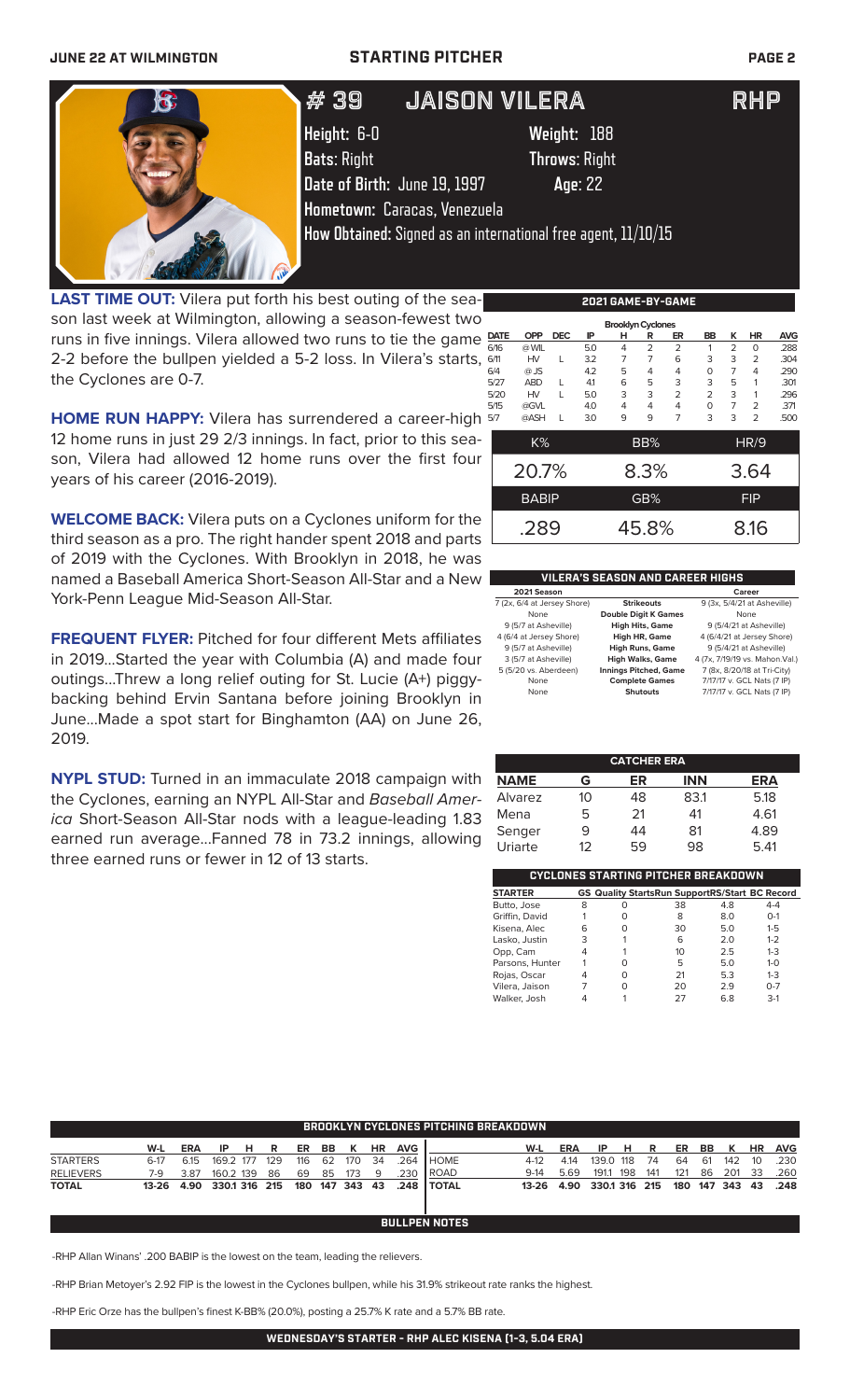| JUNE 22 VS JERSEY SHORE |
|-------------------------|
|-------------------------|

**BATTING PAGES PAGE 3 # 22 BRETT BATY - INF .320, 5 HR, 31 RBI, .418 wOBA, wRC+ 164 Last Game:** 2-5, 3B, 2 RBI, BB **Home:** 11-48 **Last HR:** 6/9 vs. Hudson Valley G2 **Season High, Hits:** 4 (5/19 vs. HV) **RISP:** 18-44 (.409) **Road:** 29-76 **Multi-Hit Games:** 12 (6/20 at Wilmington) **Season High, Runs:** 2 (5x, 6/9 vs. HV G2) **Streak:** 3 G (4-12) **vs. WIL:** 7-23 **Multi-RBI Games:** 9 (6/20 at Wilmington) **Season High, RBI:** 4 (2x, 6/3 at JS) **Season High, SB:** 1 (3x, 6/19 at WIL) • Enters his third year in the Mets organization...Rated as the No. 4 prospect in the Mets system and the No. 94 prospect in baseball according to *MLB Pipeline* • Earned a non-roster invitation to Spring Training in 2021, collecting a double and a single in 10 games and 10 at-bats • Joined the Alternate Training Site in Brooklyn in 2020 • Spent the majority of his first pro season with Kingsport (R) before a promotion to Brooklyn to finish the 2019 season, winning the league title with the Cyclones • Committed to the University of Texas before being drafted in the first round (12th overall) in 2019 **# 11 CODY BOHANEK - INF .213, 2 HR, 6 RBI, .346 wOBA, wRC+ 119 Last Game:** 0-5 **Home:** 2-19 **Last HR:** 6/9 vs. Hudson Valley G1 **Season High, Hits:** 3 (5/5 at Asheville) **RISP:** 1-15 (.067) **Road:** 10-42 **Multi-Hit Games:** 2 (6/15 at Wilmington) **Season High, Runs:** 2 (2x, 6/15 at Wil) **Streak: vs. WIL:** 5-26 **Multi-RBI Games:** 1 (6/17 at Wilmington) **Seaon High, RBI:** 2 (6/17at Wilmington) **Season High, SB:** 1 (6/15 at Wilmington) • Enters his third year in the Mets organization and his fifth as a professional...Traded from Houston to the Mets in January of 2019 along with 3B J.D. Davis in exchange for OF Ross Adolph, INF Luis Santana, and C Scott Manea • Returns from Triple-A Syracuse 5/12-6/8: 19 G, .185/.338/.278 (10-54) with three doubles, one triple and two RBIs. • Broke camp with Brooklyn: 5 G, .313/.500/.500 with a home run a two RBIs • Originally drafted by Houston in the 30th round of the 2017 MLB Draft. **# 2 RONNY MAURICIO - INF .253, 7 HR, 25 RBI, .332 wOBA, wRC+ 103**<br> **233, 7 HR, 25 RBI, .332 wOBA, wRC+ 103**<br>
RISP: 9-38 (.237) **Rises on Figh, Hits:** 3 (4x, 6/17 atWilmington<br>
RISP: 9-38 (.237) **Rises on Figh, Runs: Season High, Hits:** 3 (4x, 6/17 atWilmington **Season High, Runs:** 2 (6x, 6/20 at WIL) **Cast Game: 3-6, 2B, 2 R**<br> **RISP: 9-38 (.237) Road: 32-94 RISP:** *RISP: 9-38 (.237)* **<b>Road: 32-94 RISP:** *RISP: 9-38 (.237)* **Road: 32-94 Multi-Hit Games: 7 (6/20 at Wilmington) Streak: 2 G (4-10) vs. WIL: 10-26 Seaon High, RBI:** 4 (2x, 5/16 at Greeville) **Season High, SB:** 1 (5/23 vs. HV) • Enters his fifth year in the Mets organization...Rated as the No. 2 prospect in the Mets system and the No. 58 prospect in baseball according to *MLB Pipeline* • Non-roster invitee to Spring Training for the third consecutive season...Spent 2020 at the Mets Alternate Site and had one at-bat with the Tigres del Licey in the Dominican Winter League • Named a South Atlantic League mid-season All-Star with Columbia (A) in 2019 • Won the 2018 GCL Mets Sterling Award, given to the team's most valuable player...Signed with the Mets as a 16-year-old on July 2, 2017. **# 8 ANTOINE DUPLANTIS - OF .257, 2 HR, 8 RBI, .303 wOBA, wRC+ 92 Last Game:** 3-6, RBI, R **Home:** 6-49 **Last HR:** 6/18 at Wilmington **Season High, Hits:** 4 (5/16 at Greenville) **RISP:** 6-23 (.261) **Road:** 28-90 **Multi-Hit Games:** 10 (6/20 at Wilmington) **Season High, Runs:** 4 (5/16 at Greenville) **Streak:** 3 G (7-16) **vs. WIL:** 8-29 **Multi-RBI Games:** 2 (6/18 at WIlmington) **Season High, RBI:** 2 (2x, 6/18 at Wilmington) **Season High, SB:** 1 (2x, 5/16 at Greenville) • Enters his third year in the Mets organization ...Spent his draft year with Brooklyn and scored the game-winning run against Lowell in the 2019 NYPL Championship • Recorded eight outfield assists in 47 games to lead Brooklyn in 2019 • Finished his LSU career with 359 hits, most in school history and second-most in SEC history behind fellow Mets MiLB outfielder Jake Mangum (383 hits)...Never finished a season at LSU hitting lower than .316 • Mets 12th round pick, 2019...Also drafted in the 19th round by Cleveland in 2018...Brother Armond, holds the world record in the pole vault with a height of 6.18m. **# 20 JOE GENORD - INF**<br> **1995 Last HR:** 6/20 at Wilmington **1996 Passon High, Hits:** 3 (2x, 5/19 vs. HV)<br>
RISP: 2-27 (.074) RISP: 2-27 (.074) Road: 20-80 Multi-Hit Games: 5 (6/20 at Wilmington) Season High, Runs: 3 (2x, 5 **Last Game:** 2-5, HR, RBI, 2 R **Home:** 7-42 **Last HR:** 6/20 at Wilmington **Season High, Hits:** 3 (2x, 5/19 vs. HV) **RISP:** 2-27 (.074) **Road:** 20-80 **Multi-Hit Games:** 5 (6/20 at Wilmington) **Season High, Runs:** 3 (2x, 5/19 vs. HV) **Streak: 2 G (4-9)**<br>**Right RISP: 2-27 (074) Read: 20-80 Multi-RBI Games: 5 (6/20 at Wilmington) Season High, Runs: 3 (2x, 5/19 vs. WIL: 6-23 Multi-RBI Games: 3 (6/1 at Jersey Shore) Season High, RBI: 3 (5/8 at As Season High, SB:** 1 (6/18 at Wilmington) • Enters his third year in the Mets organization...Named to the NYPL All-Star team and won a league title with Brooklyn in 2019 • Led the Cyclones with nine home runs and 44 RBIs...Earned Player of the Week honors with the Cyclones during the week of July 7. • Two-time All-AAC honoree who led USF in home runs in each of his three seasons Mets 9th round pick in 2019 out of South Florida • Also drafted by the Los Angeles Dodgers in the 19th round of the 2015 draft. **Last Game: DNP Home:**  $4-23$  **Last HR: Last HR: Season High, Hits:** 2 (5/25 vs. Aberdeen)<br> **RISP:** 2-13 (.154) **Road:** 4-31 **Multi-Hit Games:** 1 (5/25 vs. Aberdeen) **Season High, Runs:** 1 (6/1 at JS) **Multi-Hit Games:** 1 (5/25 vs. Aberdeen) **Multi-Hit Games: Streak: vs. JS:** 2-18 **Multi-RBI Games: Season High, RBI:** 1 (6/1 at JS) **Season High, SB:**  • Returned from the Development List June 22...stayed and worked out with Brooklyn from June 8-21. • Enters his fifth year in the Mets organization...received 5/8 from extended spring training after the injury to OF Scott Ota. • Ranked the No. 30 Prospect in the NYM system by *MLB Pipeline...*Limited to four games with the GCL Mets in 2019 due to hamstring injuries. • Hit .261 with five homers and 34 RBIs in 63 games in the Dominican Summer League in 2018. • Signed for \$1.5 million by the Mets as a non-drafted international free agent in 2017 **# 35 ADRIAN HERNANDEZ - OF .140, 1 HR, 1 RBI, .167 wOBA, wRC+ 6 Last Game: DNP Home: 8-32 Last HR:** 5/23 vs. Hudson Valley **Season High, Hits:** 2 (5/23 vs. HV)<br> **RISP:** 3-12 **Road: 3-19 Road: 3-19 Multi-Hit Games:** 1 (5/23 vs. Hudson Valley) **Season High, Runs:** 2 (6/6 at JS) **RISP:** 3-12 **Road:** 3-19 **Multi-Hit Games:** 1 (5/23 vs. Hudson Valley) **Season High, Runs:** 2 (6/6 at JS) **Multi-RBI Games:** 1 (5/23 vs. Hudson Valley) **Season High, SB:** 1 (2x, 6/9 vs. HV G2) • Enters his third year in the Mets organization...Called up from Low-A St. Lucie on Saturday, May 22 • Hit .340 (17-50) in 14 games with the St. Lucie Mets in 2021, collecting three doubles and six walks with a stolen base • Spent his first few games as a pro with Brooklyn in 2019, hitting .136 in 16 games before being sent to the GCL Mets (37 G, .295/2/23/.413) • Drafted by the Mets out of Fresno State in the 6th round of the 2019 MLB Draft **# 9 ZACH ASHFORD - OF .216, 1 HR, 5 RBI, .291 wOBA, wRC+ 84 Last Game:** 2-4, 2B, HR, RBI, BB, 3 R **Home:** 5-28 **Last HR:** 6/20 at Wilmington **Season High, Hits:** 3 (6/6 at JS) **RISP:** 7-21 (.333) **Road: 15-44 Road: 15-44 Multi-Hit Games: 5 (6/20 at Wilmington) Streak: 4 G (7-15) Streak: 4 G (7-15) Streak: 4 G (7-15) Streak: 4 G (7-15) Streak: 3 (6/19 at Wilmington) Multi-RBI Games:** 3 (6/19 at Wilmington) **Season High, RBI:** 4 (6/6 at JS)<br>**Season High, RBI:** 4 (6/6 at JS) • Enters his fourth year in the Mets organization...Called up from Low-A St. Lucie on Monday, May 24...19 years old, turning 20 on November 19 • Ranks as the No. 1 prospect in the Mets system according to both *MLB Pipeline* and *Baseball America*...Ranked as No. 4 catching prospect in baseball and the No. 38 prospect in the game according to *MLB Pipeline* • Hit .417 (20-48) with five doubles, two home runs, and 12 RBIs in 15 games with St. Lucie...Struck out seven times and walked 15...went 2-for-4 in stolen bases • Non-roster invitee to Mets Spring Training...Signed with NYM as NDFA on July 2, 2018 **# 19 FRANCISCO ALVAREZ - C .278, 4 HR, 15 RBI, .375 wOBA, wRC+ 137**

| $\parallel$ #16 $\parallel$ JOSE MENA - C $^{\dagger}$ |                                   |                                                            | .161, 1 HR, 3 RBI, .150 WOBA, WRC+ -4                                                             |
|--------------------------------------------------------|-----------------------------------|------------------------------------------------------------|---------------------------------------------------------------------------------------------------|
| <b>Last Game:</b> 3-5, 2B, HR, RBI, R<br>$RISP: 0-5$   | Home: $0-13$<br><b>Road: 5-18</b> | Last HR:<br><b>Multi-Hit Games: 1 (6/20 at Wilmington)</b> | <b>Season High, Hits: 3 (6/20 at Wilmington)</b><br><b>Season High, Runs: 1 (3x, 6/20 at WIL)</b> |
| <b>Streak: 1 G (3-5)</b>                               | vs. WIL: 3-5                      | <b>Multi-RBI Games:</b>                                    | <b>Season High, RBI:</b> $1$ (3x, $6/20$ at WIL)<br>Season High, SB:                              |

• Enters his sixth year in the Mets organization

• Won a 2019 NYPL Championship with Brooklyn, posting his best offensive season as a professional, posting career highs in batting average, hits, home runs, RBIs, and runs

• Has caught 81% of would-be base stealers (51 of 81) in his previous four seasons in the system. • Signed with the Mets on June 22, 2016 as international free agent.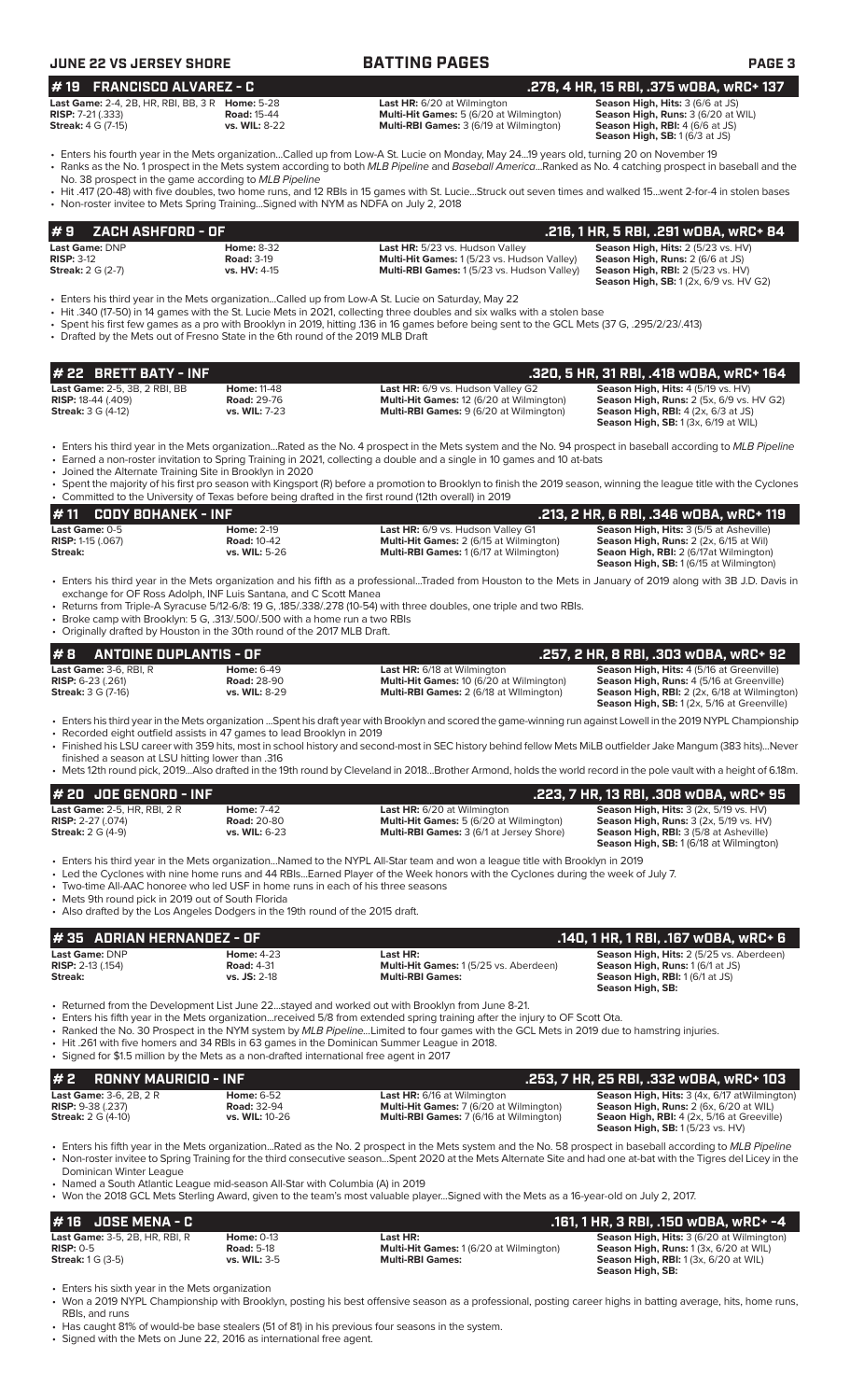| JUNE 22 VS JERSEY SHORE                                                                                                       |                                                          | <b>BATTING PAGES</b>                                                                                                                                                                                                                                                                                                                                                                                    | <b>PAGE 4</b>                                                                                                                                                             |
|-------------------------------------------------------------------------------------------------------------------------------|----------------------------------------------------------|---------------------------------------------------------------------------------------------------------------------------------------------------------------------------------------------------------------------------------------------------------------------------------------------------------------------------------------------------------------------------------------------------------|---------------------------------------------------------------------------------------------------------------------------------------------------------------------------|
| <b>LUKE RITTER - INF</b><br>#19                                                                                               |                                                          |                                                                                                                                                                                                                                                                                                                                                                                                         | .230, 8 HR, 24 RBI, .307 w0BA, wRC+ 94                                                                                                                                    |
| Last Game: 2-5, 2 HR, 6 RBI, 2 R<br><b>RISP:</b> 6-36 (167)<br><b>Streak:</b> 3 G (4-12)                                      | <b>Home: 8-44</b><br><b>Road: 20-77</b><br>vs. WIL: 6-23 | <b>Last HR:</b> 6/20 at Wilmington<br>Multi-Hit Games: 7 (6/20 at Wilmington)<br>Multi-RBI Games: 5 (6/20 at Wilmington)                                                                                                                                                                                                                                                                                | Season High, Hits: 3 (5/11 at Greenville)<br>Season High, Runs: 2 (2x, 6/20 at WIL)<br>Season High, RBI: 6 (6/20 at Wilmington)<br>Season High, SB: 1(5/12 at Greenville) |
| • Led Brooklyn in 2019 in games played (68), runs (39), doubles (15), and walks (33)<br>• Two-time First Team All-AAC honoree |                                                          | • Enters his third year in the Mets organizationWon a New York-Penn League title with Brooklyn in 2019<br>• Mets 7th-round pick in 2019 from Wichita StateAlso drafted by the Minnesota Twins in the 37th round of the 2018 MLB Draft                                                                                                                                                                   |                                                                                                                                                                           |
| . Played linebacker at Rockhurst High School and set the school record with 184 tackles.                                      |                                                          |                                                                                                                                                                                                                                                                                                                                                                                                         |                                                                                                                                                                           |
| <b>LT STRUBLE - OF</b><br>#4                                                                                                  |                                                          |                                                                                                                                                                                                                                                                                                                                                                                                         | .190, 0 HR, 1 RBI, .296 w0BA, wRC+ 87                                                                                                                                     |
| Last Game: 1-5, RBI, R<br><b>RISP: 1-6 (.167)</b><br><b>Streak: 2 G (2-9)</b>                                                 | <b>Home: 2-9</b><br><b>Road: 2-12</b><br>vs. WIL: 2-12   | Last HR:<br><b>Multi-Hit Games:</b><br><b>Multi-RBI Games:</b>                                                                                                                                                                                                                                                                                                                                          | Season High, Hits: 1 (3x, 6/20 at WIL)<br>Season High, Runs: 1 (3x, 6/20 at WIL)<br>Season High, RBI: 1 (5/19 vs. HV)<br>Season High, SB:                                 |
| . Played in the GCL in 2019, hitting .231 over 18 games during his draft year                                                 |                                                          | • Enters his third year in the Mets organizationReturned 6/8 from Triple-A Syracusewent 1-2 with a walk in two gamesreceived from Low-A St Lucie on 5/18.<br>• With Brooklyn 5/19-5/23: 1-5Went 6-21 (.286) with three RBIs and four walks in seven games with the St. Lucie Mets to begin the year<br>• Selected by the Mets in the 29th round in 2019 out of Felician CollegeHails from Hammonton, NJ |                                                                                                                                                                           |
| #17<br><b>JUAN URIARTE - C</b>                                                                                                |                                                          |                                                                                                                                                                                                                                                                                                                                                                                                         | .209, 0 HR, 1 RBI, .244 w0BA, wRC+ 55                                                                                                                                     |
| Last Game: DNP<br><b>RISP: 2-8</b><br><b>Streak:</b> 1 G (1-4)                                                                | <b>Home: 5-16</b><br><b>Road: 4-27</b><br>vs. WIL: 1-4   | Last HR:<br>Multi-Hit Games: 1 (6/9 vs. Hudson Valley G2)<br>Multi-RBI Games: 1 (6/18 at Wilmington)                                                                                                                                                                                                                                                                                                    | Season High, Hits: 2 (6/9 vs. HV G2)<br>Season High, Runs: 2 (5/19 vs. HV)<br>Season High, RBI: 2 (6/18 at WIL)<br>Season High, SB:                                       |
| • Caught 16 of 44 (36%) would-be base stealers in 2019.<br>• Signed with the Mets as a NDFA on July 4, 2014.                  |                                                          | • Enters his eighth year in the Mets organizationSpent 2019 with Columbia (A) and the GCL Mets (R)<br>• Injured in his first at-bat with Brooklyn in 2018 on Opening Day at Staten Island, missing the entire season<br>. Finished 10th in batting average in the Appalachian League with Kingsport in 2017, hitting .305                                                                               |                                                                                                                                                                           |
| #<br><b>JEREMY VASQUEZ - INF</b>                                                                                              |                                                          |                                                                                                                                                                                                                                                                                                                                                                                                         | .000, 0 HR, 0 RBI, .000 w0BA, wRC+ 0                                                                                                                                      |
| <b>Last Game:</b><br><b>RISP:</b><br>Streak:                                                                                  | Home:<br>Road:<br>vs. WIL:                               | Last HR:<br><b>Multi-Hit Games:</b><br><b>Multi-RBI Games:</b>                                                                                                                                                                                                                                                                                                                                          | <b>Season High, Hits:</b><br><b>Season High, Runs:</b><br>Season High, RBI:<br>Season High, SB:                                                                           |
| . Played with Brooklyn in 2017, hitting .225 with one home run and eight RBIs in 31 games.                                    |                                                          | • Enters his fifth season in the Mets organizationReceived from Double-A Binghamton on June 22<br>. Played 32 games with the RumblePonies this season, hitting 171 (18-105) with one double, one home run, and 11 RBIs.<br>• Drafted by the Mets in the 28th round of the 2017 MLB Draft from Nova Southeastern in his home state of FloridaIs from Palm City, FL.                                      |                                                                                                                                                                           |

| #10 ANTHONY WALTERS - INF    |                   |                                                                                                                                                          | .140. 0 HR. 5 RBI. .235 w0BA. wRC+ 49                   |
|------------------------------|-------------------|----------------------------------------------------------------------------------------------------------------------------------------------------------|---------------------------------------------------------|
| Last Game: DNP               | <b>Home: 6-22</b> | Last HR:                                                                                                                                                 | <b>Season High, Hits: 2 (2x, 5/22 vs. HV)</b>           |
| <b>RISP:</b> $4-17$ $(.250)$ | <b>Road: 1-28</b> | Multi-Hit Games: 2 (5/22 vs. Hudson Valley)                                                                                                              | <b>Season High, Runs:</b> 1(5x, 6/19 at WIL)            |
| Streak:                      | vs. WIL: 0-7      | <b>Multi-RBI Games:</b> 2 (5/22 vs. Hudson Valley)                                                                                                       | <b>Season High, RBI:</b> $2$ ( $2x$ , $5/22$ vs. $HV$ ) |
|                              |                   |                                                                                                                                                          | Season High, SB:                                        |
|                              |                   | • Enters his second year and first season in the Mets organizationSelected as one of six by the Mets in the 2020 MLB Draft (3rd round - San Diego State) |                                                         |

• Drafted with teammate Casey Schmitt (SFG) in the top 100 picks of the MLB Draft, setting a mark for the first time two Aztecs have been drafted top 100 since Taber Lee and current Cyclones pitching coach Royce Ring in 2002

• Hit .271 in just 16 games for the Aztecs in 2020...Transferred to SDSU from Mt. San Antonio College after the 2018 season

• Attended Cal and played one season with the Golden Bears in 2017

Adrian Hernandez at Jersey Shore 109 mph 21.3 388 ft<br>Francisco Alvarez at Jersey Shore 109 mph 20.38 416 ft.

6/3 Brett Baty at Jersey Shore 107 mph 25 413 ft.<br>Brett Baty at Jersey Shore

6/4 Francisco Alvarez at Jersey Shore 104.7 mph 29.9 407 ft.<br>6/5 Ronny Mauricio at Jersey Shore 102 mph 30.2 447 ft. Ronny Mauricio at Jersey Shore 102 mph 30.2 447 ft.

 $Fr$ ancisco Alvarez at Jersey Shore  $109$  mph  $20.38$ 

at Jersey Shore

Ronny Mauricio at Jersey Shore

|         |                                     |                                   |           | Hardest Hit Balls - 2021 (not all games listed- from available Trackman data) |          |      |                          |                                              |           |                    |         |  |  |
|---------|-------------------------------------|-----------------------------------|-----------|-------------------------------------------------------------------------------|----------|------|--------------------------|----------------------------------------------|-----------|--------------------|---------|--|--|
| Date    | <b>Player</b>                       | Opponent                          | Exit Velo | Result                                                                        |          | Date | Player                   | <b>Opponent</b>                              | Exit Velo | Result             |         |  |  |
| 6/12    | <b>Francisco Alvarez</b>            | vs. Hudson Valley 112.5           |           | Double                                                                        |          | 6/15 | Ronny Mauricio           | at Wilmington                                | 107.2     | Single             |         |  |  |
| 6/11    | <b>Brett Baty</b>                   | vs. Hudson Valley 111.2           |           | Ground Out                                                                    |          | 6/9  | Brett Baty               | vs. Hudson ValleyG2 107.3                    |           | Double             |         |  |  |
| 6/1     | Adrian Hernandez                    | at Jersey Shore                   | 109.8     | Home Run                                                                      |          | 5/23 | Hayden Senger            | vs. Hudson Valley                            | 107       | Home Run           |         |  |  |
| $6/6\,$ | <b>Francisco Alvarez</b>            | at Jersey Shore                   | 109.7     | Single                                                                        |          | 5/29 | Ronny Mauricio           | vs. Aberdeen                                 | 107       | Line Drive Out     |         |  |  |
| $6/1\,$ | Ronny Mauricio                      | at Jersey Shore                   | 109.6     | Triple                                                                        |          | 6/6  | <b>Francisco Alvarez</b> | at Jersey Shore                              | 106.9     | Double             |         |  |  |
| 6/15    | <b>Francisco Alvarez</b>            | at Wilmington                     | 109.2     | Single                                                                        |          | 6/6  | Joe Genord               | at Jersey Shore                              | 106.6     | Ground Ball Out    |         |  |  |
| 6/1     |                                     | Francisco Alvarez at Jersey Shore | 109.0     | Home Run                                                                      |          | 6/2  | Ronny Mauricio           | at Jersey Shore                              | 106.3     | Single             |         |  |  |
| 5/25    | <b>Francisco Alvarez</b>            | vs. Aberdeen                      | 109       | Single                                                                        |          | 6/1  | Brett Baty               | at Jersey Shore                              | 106       | <b>Home Run</b>    |         |  |  |
| 6/5     | <b>Francisco Alvarez</b>            | at Jersey Shore                   | 108.7     | Ground Ball Out                                                               |          | 6/9  | <b>Francisco Alvarez</b> | vs. Hudson ValleyG1 105.7                    |           | Ground Ball Single |         |  |  |
| 6/2     | Francisco Alvarez                   | at Jersey Shore                   | 108.7     | Single                                                                        |          | 6/12 | <b>Anthony Walters</b>   | vs. Hudson Valley 105.3                      |           | Double             |         |  |  |
| 6/16    | Ronny Mauricio                      | at Wilmington                     | 107.5     | Home Run                                                                      |          | 6/15 | <b>Francisco Alvarez</b> | at Wilmington                                | 105       | Ground Ball Out    |         |  |  |
|         | <b>Recent Home Run <u>Chart</u></b> |                                   |           |                                                                               |          |      |                          |                                              |           |                    |         |  |  |
|         |                                     |                                   |           |                                                                               |          |      |                          |                                              |           |                    |         |  |  |
| Date    | Player                              | <b>Opponent</b>                   | Exit Velo | <b>Launch Angle</b>                                                           | Distance |      | Joe Genord               | at Jersey Shore                              | 99 mph    | 25                 | 384 ft. |  |  |
|         | Hayden Senger                       | vs. Hudson Valley                 | $107$ mph | 19.8                                                                          | 407 ft.  | 6/6  | Brett Baty               | at Jersey Shore                              | 97.4 mph  | 26.3               | 387 ft. |  |  |
| 5/29    | Luke Ritter                         | vs. Aberdeen                      | 92 mph    | 35.7                                                                          | 363 ft.  | 6/9  | Cody Bohanek             | vs. Hudson Valley 103 mph                    |           | 27                 | 405 ft. |  |  |
| 6/1     | <b>Brett Baty</b>                   | at Jersey Shore                   | $106$ mph | 36.3                                                                          | 379 ft.  |      | Gerson Molina            | vs. Hudson Valley 98.4 mph                   |           | 29                 | 390 ft. |  |  |
|         | Joe Genord                          | at Jersey Shore                   | $107$ mph | 27.5                                                                          | 449 ft.  |      | Brett Baty               | vs. Hudson Valley 91 mph                     |           | 32                 | 342 ft. |  |  |
|         | Adrian Hernandez at Jersey Shore    |                                   | $109$ mph | 21.3                                                                          | 388 ft   | 6/12 |                          | Francisco Alvarez vs. Hudson Valley 99.5 mph |           | 29                 | 381 ft. |  |  |

6/12 Francisco Alvarez vs. Hudson Valley 99.5 mph 29 381 ft.

6/19 Luke Ritter at Wilmington 107 mph 453 ft.

6/16 Ronny Mauricio at Wilmington<br>6/17 Blake Tiberi at Wilmington 8/17 Blake Tiberi at Wilmington<br>17 Luke Ritter at Wilmington 6/18 Luke Ritter at Wilmington

Antoine Duplantis at Wilmington Blake Tiberi at Wilmington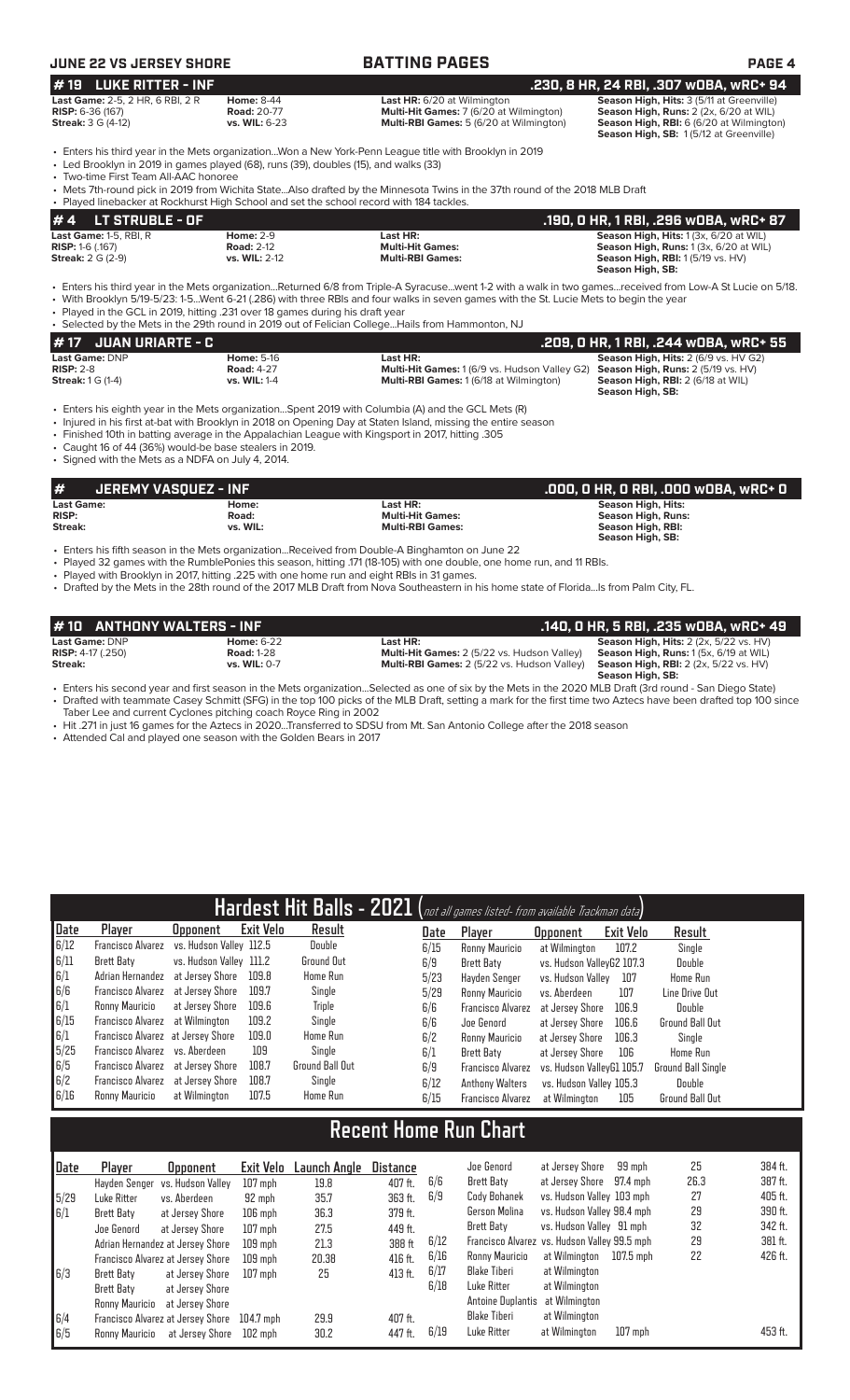| #18                                                 | <b>ANDREW EDWARDS - LHP</b>                                                                                                                                                        | 26.3% K%, 13% BB%, 2.65 ERA, 0 SV                                          |          |              |                        |            |            | <b>LAST FIVE APPEARANCES</b>                        |                                |                                |                                  |                         |
|-----------------------------------------------------|------------------------------------------------------------------------------------------------------------------------------------------------------------------------------------|----------------------------------------------------------------------------|----------|--------------|------------------------|------------|------------|-----------------------------------------------------|--------------------------------|--------------------------------|----------------------------------|-------------------------|
| Last App: 6/19 at WIL<br>Leadoff: 2-15              | Last Loss: 6/19 at WIL<br><b>Inherited Runners/Stranded: 4/4</b>                                                                                                                   | SV/OP (Last): 1/1 (6/15 at WIL)                                            | Holds:   | DATE         | OPP                    | DEC.       | IP         | <b>ANDREW EDWARDS</b><br>R<br>H.                    | ER                             | <b>BB</b>                      | Κ                                | HR                      |
|                                                     | . Enters his third year in the Mets organizationStruck out the final batter in Game 3 of the 2019                                                                                  |                                                                            |          | 6/2          | @ JS                   |            | 2.0        | $\mathbf{1}$<br>0                                   | 0                              | $\overline{2}$                 | 1                                | 0                       |
|                                                     | NYPL Championship Series to win Brooklyn's first outright minor league baseball title in team his-                                                                                 |                                                                            |          | 6/6          | @ JS                   |            | 1.1        | 2<br>$\overline{2}$                                 | $\overline{2}$                 | $\Omega$                       | 1                                | $\mathbf{1}$            |
| tory                                                |                                                                                                                                                                                    |                                                                            |          | 6/12<br>6/15 | HV<br>@ WIL            | <b>SV</b>  | 2.0<br>1.0 | $\circ$<br>0<br>0<br>0                              | $\circ$<br>$\circ$             | $\mathbf{1}$<br>1              | $\overline{4}$<br>$\overline{2}$ | $\circ$<br>$\circ$      |
|                                                     | • Spent the entire 2019 season with the Cyclones, collecting three saves<br>• Went to New Mexico State for two seasons after pitching a pair of campaigns for Central Arizona.     |                                                                            |          | 6/19         | @ WIL                  | L          | 1.0        | 1<br>4                                              | $\mathbf{1}$                   | $\overline{2}$                 | $\mathbf{1}$                     | $\mathbf 0$             |
|                                                     |                                                                                                                                                                                    |                                                                            |          |              |                        |            |            | JOSH HEJKA                                          |                                |                                |                                  |                         |
| #46                                                 | <b>JOSH HEJKA - RHP</b>                                                                                                                                                            | 14.1 K%, 4.2 BB%, 5.06 ERA, 0 SV                                           |          | DATE<br>6/6  | OPP<br>$@NH*$          | <b>DEC</b> | IP<br>0.0  | Н<br>R<br>3<br>$\mathbf{1}$                         | ER<br>3                        | BB<br>$\mathbf{1}$             | Κ<br>0                           | HR<br>0                 |
| Last App: 6/19 at WIL<br>Leadoff: 3-10              | <b>Last Loss:</b><br>Inherited Runners/Stranded: 6/3                                                                                                                               | SV/OP (Last):                                                              | Holds:   | 6/8          | BOW <sup>*</sup>       |            | 0.1        | $\mathbf 0$<br>1                                    | $\circ$                        | $\circ$                        | 0                                | $\circ$                 |
|                                                     | • Returns to Brooklyn after spending time with Binghamton (6/3-6/9) and Syracuse (6/10-6/18).                                                                                      |                                                                            |          | 6/12         | WOR**                  |            | 2.0        | 3<br>3                                              | 3<br>$\circ$                   | $\mathbf{1}$<br>$\circ$        | $\mathbf{1}$<br>0                | $\mathbf{1}$            |
|                                                     | Enters his third year in the Mets organizationWon a 2019 NYPL title with Brooklyn, splitting time                                                                                  |                                                                            |          | 6/15<br>6/19 | $@SWB**$<br>@ WIL      |            | 0.1<br>3.1 | 2<br>$\circ$<br>3<br>$\overline{1}$                 | 1                              | $\circ$                        | 1                                | $\circ$<br>$\mathbf 0$  |
| with the Cyclones and Kingsport Mets                |                                                                                                                                                                                    |                                                                            |          |              | *Double-A Binghamton   |            |            |                                                     |                                |                                |                                  |                         |
|                                                     | · Signed as a minor league free agent in mid-summer after pitching in six games with the Westside                                                                                  |                                                                            |          |              | **Triple-A Syracuse    |            |            | <b>BRIAN METOYER</b>                                |                                |                                |                                  |                         |
|                                                     | Wolly Mammoths in the United Shore Baseball League                                                                                                                                 |                                                                            |          | DATE         | OPP                    | <b>DEC</b> | IP         | R<br>Н                                              | ER                             | <b>BB</b>                      | К                                | <b>HR</b>               |
|                                                     | . Pitched all four years at Johns Hopkins, switching to submarine later in his career.                                                                                             |                                                                            |          | 5/23         | vs. HV<br>5/29 vs. ABD |            | 2.0<br>1.1 | $\circ$<br>0<br>1<br>1                              | $\mathbf 0$<br>$\mathbf{1}$    | $\mathbf{1}$<br>$\overline{2}$ | $\mathbf{1}$<br>$\overline{2}$   | 0<br>$\circ$            |
| #5<br>Last App: 6/15 at WIL                         | <b>BRIAN METOYER - RHP</b><br><b>Last Loss:</b><br>5/15 at GVL                                                                                                                     | 33.3 K%, 13 BB%, 3.86 ERA, 0 SV<br>SV/OP (Last): 1/1 (6/3 at JS)           | Holds:   | 6/3          | $@$ JS                 | <b>SV</b>  | 2.0        | 3<br>1                                              | $\mathbf{1}$                   | 0                              | 5                                | $\circ$                 |
|                                                     | Leadoff: 4-11, 2 BB, HBP Inherited Runners/Stranded: 4/3                                                                                                                           |                                                                            |          | 6/9<br>6/15  | vs. HV G1<br>@ WIL     |            | 1.1<br>2.0 | 0<br>$\circ$<br>0<br>0                              | $\circ$<br>$\mathbf 0$         | $\overline{2}$<br>$\mathbf{1}$ | 3<br>3                           | $\circ$<br>$\circ$      |
|                                                     | . Enters his fourth year in the Mets orgWon a New York Penn League title with Brooklyn in 2019                                                                                     |                                                                            |          |              |                        | W          |            | <b>BRYCE MONTES DE OCA</b>                          |                                |                                |                                  |                         |
|                                                     | • Struck out 40 batters over 28.2 innings with BrooklynSpent his first professional season with                                                                                    |                                                                            |          | DATE OPP     |                        | <b>DEC</b> | IP         | Н<br>R                                              | <b>ER</b>                      | BB                             | Κ                                | <b>HR</b>               |
| <b>GCL Mets and Kingsport Mets</b>                  |                                                                                                                                                                                    |                                                                            |          | 5/29         | vs. ABD                |            | 1.0        | 0<br>0                                              | O                              | $\mathbf{1}$                   | $\mathbf{1}$                     | 0                       |
|                                                     | • Joins Ronnie Robbins (30th, 1981 - Toronto) as the only two LSU-Alexandria Generals to be                                                                                        |                                                                            |          | 6/3<br>6/9   | @ JS<br>vs. HV G2 SV   | W          | 1.2<br>2.0 | $\mathbf{1}$<br>0<br>0<br>$\circ$                   | 0<br>0                         | $\mathbf{1}$<br>$\overline{2}$ | 4<br>2                           | $\circ$<br>$\circ$      |
| drafted by a MLB team in school history             | • Native of Natchitoches (NACK-ah-tish), the oldest city in Louisiana (est. 1714).                                                                                                 |                                                                            |          | 6/12         | vs. HV                 | L          | 1.2        | 2<br>$\overline{2}$                                 | $\mathbf{1}$                   | 0                              | 4                                | $\mathbf 0$             |
|                                                     |                                                                                                                                                                                    |                                                                            |          | 6/17         | @ WIL                  |            | 2.0        | $\overline{2}$<br>$\overline{2}$                    | 2                              | 3                              | 0                                | $\mathbf 0$             |
| #43                                                 | <b>BRYCE MONTES DE OCA - RHP</b>                                                                                                                                                   | 29 K%, 19 BB%, 2.65 ERA, 0 SV                                              |          |              |                        |            |            | <b>COLBY MORRIS</b>                                 |                                |                                |                                  |                         |
| Last App: 6/17 at WIL<br><b>Leadoff: 3-10, 3 BB</b> | <b>Last Loss:</b><br><b>Inherited Runners/Stranded: 2/2</b>                                                                                                                        | SV/OP (Last):                                                              | Holds: 1 | DATE<br>5/20 | OPP<br>vs. HV          | <b>DEC</b> | IP<br>1.0  | Н<br>R<br>3<br>4                                    | ER<br>3                        | BB<br>1                        | Κ<br>1                           | <b>HR</b><br>0          |
|                                                     | • Enters his fourth year in the Mets orgHas not pitched as a professional due to injuries                                                                                          |                                                                            |          | 6/1          | @ JS                   |            | 1.2        | $\mathbf{1}$<br>$\mathbf{1}$                        | $\mathbf{1}$                   | $\mathbf{1}$                   | 4                                | $\mathbf{1}$            |
|                                                     | • Underwent Tommy John surgery as a high school junior and missed 2016 after having ulnar                                                                                          |                                                                            |          | 6/6<br>6/12  | @ JS<br>vs. HV         |            | 1.2<br>2.1 | $\overline{2}$<br>$\mathbf{1}$<br>3<br>$\mathbf{1}$ | $\overline{2}$<br>$\mathbf{1}$ | 3<br>$\circ$                   | 1<br>$\mathbf{1}$                | $\mathbf 0$<br>$\circ$  |
| nerve transposition                                 |                                                                                                                                                                                    |                                                                            |          | 6/16         | @ WIL                  |            | 2.0        | $\overline{2}$<br>$\circ$                           | $\mathbf 0$                    | $\mathbf{1}$                   | 0                                | $\circ$                 |
|                                                     | • Previously drafted by Washington in the 15th round of the 2017 MLB Draft and by the Chicago                                                                                      |                                                                            |          |              |                        |            |            | <b>CONNOR O'NEIL</b>                                |                                |                                |                                  |                         |
|                                                     | White Sox in the 14th round of the 2015 MLB Draft.                                                                                                                                 |                                                                            |          | DATE         | OPP                    | <b>DEC</b> | ΙP         | R<br>н                                              | ER                             | BB                             | Κ                                | <b>HR</b>               |
| #38                                                 | <b>COLBY MORRIS - RHP</b>                                                                                                                                                          | 16 K%, 16 BB%, 5.91 ERA, 0 SV                                              |          | 6/20         | @ WIL                  |            | 2.0        | 1<br>$\circ$                                        | $\mathbf 0$                    | $\circ$                        | $\circ$                          |                         |
| Last App: 6/16 at WIL<br><b>Leadoff: 3-7, 2 BB</b>  | <b>Last Loss:</b><br><b>Inherited Runners/Stranded: 2/0</b>                                                                                                                        | SV/OP (Last):                                                              | Holds:   |              |                        |            |            |                                                     |                                |                                |                                  |                         |
|                                                     | • Enters his first season in the Mets organizationcalled up from Low-A St. Lucie on May 20                                                                                         |                                                                            |          |              |                        |            |            |                                                     |                                |                                |                                  |                         |
|                                                     | • Made four scoreless appearances in relief for the St. Lucie Mets to being 2021                                                                                                   |                                                                            |          |              |                        |            |            |                                                     |                                |                                |                                  |                         |
|                                                     | • Minor League free agent signingpitched at Middlebury in Vermont                                                                                                                  |                                                                            |          |              |                        |            |            | <b>ERIC ORZE</b>                                    |                                |                                |                                  |                         |
| #9                                                  | <b>CONNOR O'NEIL - RHP</b>                                                                                                                                                         | 0 K%, 0 BB%, 0.00 ERA, 0 SV                                                |          | DATE<br>6/3  | OPP<br>@ JS            | <b>DEC</b> | IP<br>2.1  | Н<br>R<br>1<br>0                                    | ER<br>0                        | BB<br>$\mathbf{1}$             | К<br>$\mathbf{1}$                | HR<br>0                 |
| Last App: 6/20 at WIL                               | <b>Last Loss:</b>                                                                                                                                                                  | SV/OP (Last):                                                              | Holds:   | 6/9          | vs HV G2 W             |            | 2.0        | 0<br>0                                              | $\circ$                        | 0                              | 3                                | $\circ$                 |
| Leadoff: 1-2                                        | <b>Inherited Runners/Stranded:</b>                                                                                                                                                 |                                                                            |          | 6/12         | vs. HV                 | <b>BS</b>  | 2.0        | 2<br>$\mathbf{1}$                                   | $\mathbf{1}$                   | 0                              | 3                                | $\mathbf 0$             |
|                                                     | • Enters his fifth year in the Mets organizationreceived from Double-A Binghamton on 6/20                                                                                          |                                                                            |          | 6/16<br>6/20 | @ WIL<br>@ WIL         | BS, L      | 1.0<br>1.0 | $\mathbf{R}$<br>$\Delta$<br>0<br>0                  | 3<br>$\overline{0}$            | $\circ$                        | $\mathbf{1}$<br>3                | $\Omega$<br>$\mathbf 0$ |
|                                                     | • Has not pitched in 2021Last pitched for Advanced-A St. Lucie in 2019                                                                                                             |                                                                            |          |              |                        |            |            | <b>MICHEL OTANEZ</b>                                |                                |                                |                                  |                         |
|                                                     | · Spent his first professional season with Brooklyn in 2017, pitching 19 times in relief<br>• Drafted by the Mets in the 7th round of the 2017 MLB Draft from Cal State-Northridge |                                                                            |          | DATE         | OPP                    | <b>DEC</b> | IP         | R<br>н                                              | ER                             | BB                             | Κ                                | HR                      |
|                                                     |                                                                                                                                                                                    |                                                                            |          | 6/2<br>6/6   | @ JS<br>@ JS           |            | 1.0<br>1.0 | 0<br>0<br>1<br>-1                                   | $\circ$<br>1                   | 0<br>4                         | 0<br>0                           | 0<br>$\mathsf O$        |
| #7                                                  | <b>ERIC ORZE - RHP</b><br>Last Loss: 5/16 at GVL                                                                                                                                   | 25.7 K%, 5.7 BB%, 4.76 ERA, 1 SV<br><b>SV/OP (Last):</b> 1/3 (5/21 vs. HV) |          | 6/10         | vs. HV                 |            | 1.0        | 0<br>0                                              | 0                              | 1                              | 0                                | $\circ$                 |
| Last App: 6/20 at WIL<br>Leadoff: 4-14, BB          | <b>Inherited Runners/Stranded: 10/3</b>                                                                                                                                            |                                                                            | Holds:   | 6/12         | vs. HV                 |            | 0.1        | 0<br>1                                              | 0                              | 0                              | 0                                | $\mathsf O$             |
|                                                     | • Enters his second year and first full season in the Mets organization                                                                                                            |                                                                            |          | 6/17         | @ WIL                  |            | 2.2        | 0<br>0                                              | 0                              |                                | O                                | $\circ$                 |
|                                                     | • One of six draft picks by the Mets in the 2020 MLB Draftfinal selection for the club                                                                                             |                                                                            |          |              | OPP                    | DEC        | IP         | <b>HUNTER PARSONS</b><br>R<br>Н                     | ER                             | <b>BB</b>                      | Κ                                | HR                      |
|                                                     | • Two-time cancer survivor, beating testicular cancer and stage-zero melanoma                                                                                                      |                                                                            |          | DATE<br>5/22 | vs. HV                 |            | 0.1        | 1<br>0                                              | 0                              | 2                              | 1                                | 0                       |
|                                                     | • Struck out 29 batters over 19.2 innings with Univ. New Orleans in '20 as Saturday starter.                                                                                       |                                                                            |          |              | 5/25 vs. ABD           |            | 2.0        | 0<br>1                                              | 0                              | $\mathbf{1}$                   | 3                                | 0                       |
| # 26                                                | <b>MICHEL OTANEZ - RHP</b>                                                                                                                                                         | 22 K%, 20 BB%, 7.82 ERA, 0 SV                                              |          | 6/5          | @ JS<br>6/9 vs. HV G2  |            | 3.0<br>3.0 | 2<br>$\overline{2}$<br>$\overline{2}$<br>3          | $\overline{2}$<br>3            | 2<br>1                         | 5<br>3                           | 1<br>$\mathbf{1}$       |
| Last App: 6/17 at WIL                               | Last Loss:                                                                                                                                                                         | <b>SV/OP (Last): 0/1 (BS at GVL)</b>                                       | Holds: 1 | 6/13         | vs. HV                 |            | 1.0        | $\overline{2}$<br>$\overline{2}$                    | $\mathbf{1}$                   | $\overline{2}$                 | 0                                | $\circ$                 |
| Leadoff: 3-12                                       | Inherited Runners/Stranded: 8/3                                                                                                                                                    |                                                                            |          |              |                        |            |            | <b>MITCH RAGAN</b>                                  |                                |                                |                                  |                         |
|                                                     | • Enters his sixth year in the Mets orgNo. 26 prospect in the system according to MLB Pipeline                                                                                     |                                                                            |          | DATE         | OPP                    | DEC        | IP         | Н<br>R                                              | ER                             | BB                             | К                                | HR                      |
|                                                     | • Returns to Brooklyn for the second assignment in a row                                                                                                                           |                                                                            |          | 5/16<br>6/5  | @GVL<br>@ JS           | Н<br>BS, L | 2.0<br>0.1 | 0<br>1<br>3<br>3                                    | 0<br>$\overline{2}$            | 1<br>0                         | $\mathbf{1}$<br>$\mathbf{1}$     | 0<br>$\circ$            |
|                                                     | • Pitched with the Cyclones and won an NYPL title in 2019 and also spent time with Kingsport                                                                                       |                                                                            |          | 6/12         | vs. HV                 |            | 1.0        | 0<br>0                                              | $\mathsf{O}\xspace$            | 1                              | 1                                | 0                       |
|                                                     | • Missed 2017 due to injuryStruck out 21 batters in 21.1 innings with the DSL Mets1 in 2016.                                                                                       |                                                                            |          | 6/13         | vs. HV                 |            | 0.2        | 1<br>-1                                             | 1                              | 1                              | 0                                | 0                       |
| #44                                                 | <b>HUNTER PARSONS - RHP</b>                                                                                                                                                        | 24 K%, 15 BB%, 4.50 ERA, 0 SV                                              |          | 6/18         | @ WIL                  | W          | 2.0        | $\mathbf 0$<br>0                                    | $\circ$                        | $\overline{2}$                 | $\overline{2}$                   | $\mathsf O$             |
| Last App: 6/13 vs. HV<br><b>Leadoff: 1-9, 2 BB</b>  | <b>Last Loss:</b><br><b>Inherited Runners/Stranded: 4/2</b>                                                                                                                        | SV/OP (Last):                                                              | Holds:   |              |                        |            |            | <b>ALLAN WINANS</b>                                 |                                |                                |                                  |                         |
|                                                     | • Enters his third year in the Mets orgCalled up from Low-A St. Lucie on May 20                                                                                                    |                                                                            |          | DATE<br>6/1  | OPP<br>@ JS            | DEC        | IP<br>2.0  | R<br>Н<br>2<br>1                                    | ER<br>1                        | BB<br>$\mathbf{1}$             | Κ<br>$\mathbf{1}$                | HR<br>0                 |
|                                                     | • Made four relief appearances with the Mets (A-), striking out 18 in 10 innings (45% K rate).                                                                                     |                                                                            |          | 6/3          | @ JS                   |            | 1.1        | 1<br>1                                              | 0                              | 2                              | 1                                | 0                       |
|                                                     | • Pitched with the Cyclones and won an NYPL title in 2019                                                                                                                          |                                                                            |          | 6/10         | vs. HV                 |            | 2.0        | 0<br>0                                              | 0<br>$\overline{2}$            | 1<br>$\mathbf{1}$              | 1<br>0                           | 0                       |
|                                                     |                                                                                                                                                                                    |                                                                            |          | 6/13<br>6/18 | vs. HV<br>@ WIL        | L          | 2.1<br>2.2 | 2<br>2<br>2<br>0                                    | $\circ$                        | 0                              | $\overline{2}$                   | 0<br>0                  |
| #48                                                 | <b>MITCH RAGAN - RHP</b>                                                                                                                                                           | 25.9 K%, 13.8 BB%, 2.13 ERA, 1 SV                                          |          |              |                        |            |            |                                                     |                                |                                |                                  |                         |
| Last App: 6/18 at WIL                               | Last Loss: 6/5 at Jersey Shore                                                                                                                                                     | SV/OP (Last): 1/2 (5/12 at GVL)                                            | Holds: 1 |              |                        |            |            |                                                     |                                |                                |                                  |                         |

# **Leadoff:** 4-9, 3 BB, HR **Inherited Runners/Stranded:** 1/0

• Enters his third year in the Mets organization...Won a title with Brooklyn in 2019,

earning the win in the championship-clinching game against Lowell

• Named a New York-Penn League All-Star with the Cyclones

• Named the 2019 Big East Pitcher of the Year with Creighton

• Pitched at Creighton for two seasons...spent 2017 with Iowa West & 2016 with Wayne State.

**Last App:** 6/18 at WIL **Last Loss:** 6/13 vs. HV **SV/OP (Last): Holds:**

**Leadoff:** 4-13, HBP **Inherited Runners/Stranded:** 7/6

• Enters his fourth year in the Mets organization...Called up on 5/11 from extended spring

• Made 30 appearances, saving 11 of 13 games for the Columbia Fireflies (A) in 2019

• Mets 17th round draft selection in 2018 from Campbell University in Buies Creek, NC.

|                |                  | <b>Number of Pitches Thrown</b> |      |      |      |      |      |  |  |
|----------------|------------------|---------------------------------|------|------|------|------|------|--|--|
| <b>Pitcher</b> | <b>Days Rest</b> | 6/15                            | 6/16 | 6/17 | 6/18 | 6/19 | 6/20 |  |  |
| Edwards        | 2                | 20                              |      |      |      | 29   |      |  |  |
| Hejka          | 2                | $8**$                           | --   |      |      | 41   |      |  |  |
| Montes de Oca  | 4                | --                              |      | 36   |      | --   |      |  |  |
| <b>Morris</b>  | 5                | --                              | 30   |      | --   | --   |      |  |  |
| O'Neil         |                  |                                 |      |      |      |      | 26   |  |  |
| Orze           |                  |                                 | 33   |      |      |      | 11   |  |  |
| Otanez         | 4                | --                              |      | 32   | --   |      |      |  |  |
| Ragan          | 3                | --                              |      | --   | 33   | --   |      |  |  |
| Winans         | 3                | --                              |      |      | 30   |      |      |  |  |

# **LAST FIVE APPEARANCES**

| <b>ANDREW EDWARDS</b> |                      |            |                   |                |                |                |                |          |           |
|-----------------------|----------------------|------------|-------------------|----------------|----------------|----------------|----------------|----------|-----------|
| DATE                  | OPP                  | DEC        | IP                | Н              | R              | ER             | BB             | Κ        | HR        |
| 6/2                   | @ JS                 |            | 2.0               | 1              | Ο              | O              | 2              |          | 0         |
| 6/6                   | @ JS                 |            | 1.1               | 2              | $\overline{2}$ | $\overline{2}$ | O              | 1        | 1         |
| 6/12                  | HV                   |            | 2.0               | 0              | 0              | O              | 1              | 4        | O         |
| 6/15                  | @ WIL                | SV         | 1.0               | 0              | 0              | O              | 1              | 2        | 0         |
| 6/19                  | @ WIL                | L          | 1.0               | 4              | 1              | 1              | $\overline{2}$ | 1        | 0         |
|                       |                      |            | <b>JOSH HEJKA</b> |                |                |                |                |          |           |
| <b>DATE</b>           | OPP                  | <b>DEC</b> | IP                | н              | R              | ER             | BB             | κ        | <b>HR</b> |
| 6/6                   | @NH*                 |            | 0.0               | 1              | 3              | 3              | 1              | $\Omega$ | 0         |
| 6/8                   | BOW <sup>*</sup>     |            | 0.1               | 1              | 0              | O              | 0              | 0        | 0         |
| 6/12                  | WOR**                |            | 2.0               | 3              | 3              | 3              | 1              | 1        | 1         |
| 6/15                  | $@SWB**$             |            | 0.1               | $\overline{2}$ | $\Omega$       | $\Omega$       | O              | $\Omega$ | O         |
| 6/19                  | @ WIL                |            | 3.1               | 3              | 1              | 1              | O              | 1        | O         |
|                       | *Double-A Binghamton |            |                   |                |                |                |                |          |           |
|                       | **Triple-A Syracuse  |            |                   |                |                |                |                |          |           |
|                       | <b>BRIAN METOYER</b> |            |                   |                |                |                |                |          |           |

| DATE | OPP                  | DEC                        | IP                  | н              | R | ER | BB        | Κ              | ΗR |  |
|------|----------------------|----------------------------|---------------------|----------------|---|----|-----------|----------------|----|--|
| 5/23 | vs. HV               |                            | 2.0                 | 0              | 0 | 0  | 1         | 1              | 0  |  |
| 5/29 | vs. ABD              |                            | 1.1                 | 1              | 1 | 1  | 2         | $\overline{2}$ | 0  |  |
| 6/3  | @ JS                 | SV                         | 2.0                 | 3              | 1 | 1  | 0         | 5              | 0  |  |
| 6/9  | vs. HV G1            |                            | 1.1                 | O              | 0 | 0  | 2         | 3              | 0  |  |
| 6/15 | @ WIL                | W                          | 2.0                 | 0              | 0 | 0  | 1         | 3              | 0  |  |
|      |                      | <b>BRYCE MONTES DE OCA</b> |                     |                |   |    |           |                |    |  |
| DATE | OPP                  | <b>DEC</b>                 | IP                  | н              | R | ER | <b>BB</b> | Κ              | ΗR |  |
| 5/29 | vs. ABD              |                            | 1.0                 | $\Omega$       | 0 | O  | 1         | 1              | 0  |  |
| 6/3  | @ JS                 | W                          | 1.2                 | 1              | 0 | O  | 1         | 4              | 0  |  |
| 6/9  | vs. HV G2            | <b>SV</b>                  | 2.0                 | 0              | 0 | O  | 2         | 2              | 0  |  |
| 6/12 | vs. HV               | L                          | 1.2                 | 2              | 2 | 1  | $\Omega$  | 4              | 0  |  |
| 6/17 | @ WIL                |                            | 2.0                 | 2              | 2 | 2  | 3         | 0              | 0  |  |
|      |                      |                            | <b>COLBY MORRIS</b> |                |   |    |           |                |    |  |
| DATE | OPP                  | DEC                        | IP                  | н              | R | ER | BB        | Κ              | ΗR |  |
| 5/20 | vs. HV               |                            | 1.0                 | 4              | 3 | 3  | 1         | 1              | 0  |  |
| 6/1  | @ JS                 |                            | 1.2                 | 1              | 1 | 1  | 1         | 4              | 1  |  |
| 6/6  | $@$ JS               |                            | 1.2                 | 1              | 2 | 2  | 3         | 1              | 0  |  |
| 6/12 | vs. HV               |                            | 2.1                 | 3              | 1 | 1  | 0         | 1              | 0  |  |
| 6/16 | @ WIL                |                            | 2.0                 | $\overline{2}$ | 0 | O  | 1         | 0              | 0  |  |
|      | <b>CONNOR O'NEIL</b> |                            |                     |                |   |    |           |                |    |  |

| DATE OPP DEC IP H R ER BB K HR |  |  |  |  |
|--------------------------------|--|--|--|--|
| 6/20 @ WIL 2.0 1 0 0 0 0       |  |  |  |  |

| 6/3                   | @ JS              |            | 2.1                  | 1              | 0                   | O                   | 1              | 1                   | 0         |
|-----------------------|-------------------|------------|----------------------|----------------|---------------------|---------------------|----------------|---------------------|-----------|
| 6/9                   | vs HV G2          | W          | 2.0                  | $\Omega$       | 0                   | $\Omega$            | O              | 3                   | 0         |
| 6/12                  | vs. HV            | <b>BS</b>  | 2.0                  | 2              | 1                   | 1                   | 0              | 3                   | 0         |
| 6/16                  | @ WIL             | BS, L      | 1.0                  | 4              | 3                   | 3                   | 1              | 1                   | 0         |
| 6/20                  | @ WIL             |            | 1.0                  | 0              | 0                   | $\Omega$            | $\Omega$       | 3                   | 0         |
|                       |                   |            | <b>MICHEL OTANEZ</b> |                |                     |                     |                |                     |           |
| DATE                  | OPP               | DEC        | IP                   | Н              | R                   | ER                  | <b>BB</b>      | Κ                   | HR        |
| 6/2                   | @ JS              |            | 1.0                  | $\Omega$       | 0                   | 0                   | 0              | 0                   | 0         |
| 6/6                   | $@$ JS            |            | 1.0                  | 1              | 1                   | 1                   | 4              | 0                   | 0         |
| 6/10                  | vs. HV            |            | 1.0                  | 0              | $\mathbf 0$         | 0                   | 1              | 0                   | 0         |
| 6/12                  | vs. HV            |            | 0.1                  | 1              | $\mathbf 0$         | 0                   | 0              | 0                   | 0         |
| 6/17                  | @ WIL             |            | 2.2                  | 0              | 0                   | 0                   | 1              | 0                   | 0         |
| <b>HUNTER PARSONS</b> |                   |            |                      |                |                     |                     |                |                     |           |
|                       |                   |            |                      |                |                     |                     |                |                     |           |
|                       |                   |            |                      |                |                     |                     |                |                     |           |
| DATE                  | OPP               | <b>DEC</b> | IP                   | Н              | R                   | ER                  | <b>BB</b>      | Κ                   | <b>HR</b> |
| 5/22                  | vs. HV            |            | 0.1                  | 1<br>1         | 0<br>0              | 0<br>$\Omega$       | 2<br>1         | 1                   | 0         |
| 5/25<br>6/5           | vs. ABD<br>$@$ JS |            | 2.0                  | 2              |                     |                     |                | 3<br>5              | 0<br>1    |
| 6/9                   | vs. HV G2         |            | 3.0<br>3.0           | 2              | $\overline{2}$<br>3 | $\overline{2}$<br>3 | 2<br>1         | 3                   | 1         |
| 6/13                  | vs. HV            |            | 1.0                  | $\overline{2}$ | $\overline{2}$      | 1                   | $\overline{2}$ | 0                   | 0         |
|                       |                   |            |                      |                |                     |                     |                |                     |           |
|                       |                   |            | <b>MITCH RAGAN</b>   |                |                     |                     |                |                     |           |
| <b>DATE</b>           | OPP               | <b>DEC</b> | IP                   | Н              | R                   | ER                  | BB             | Κ                   | HR        |
| 5/16                  | @GVL              | Н          | 2.0                  | 1              | $\Omega$            | 0                   | 1              | 1                   | 0         |
| 6/5                   | @ JS              | BS, L      | 0.1                  | 3              | 3                   | $\overline{2}$      | 0              | 1                   | 0         |
| 6/12                  | vs. HV            |            | 1.0                  | 0              | 0                   | 0                   | 1              | 1                   | 0         |
| 6/13<br>6/18          | vs. HV<br>@ WIL   | W          | 0.2<br>2.0           | 1<br>0         | 1<br>$\mathbf 0$    | 1<br>0              | 1<br>2         | 0<br>$\overline{2}$ | 0<br>0    |

| DATE | OPP    | DEC. | IP  | H.            | R |                | <b>BB</b>                            | К             | HR |
|------|--------|------|-----|---------------|---|----------------|--------------------------------------|---------------|----|
| 6/1  | @ JS   |      | 2 O |               | 1 | 1              | 1                                    |               |    |
| 6/3  | $@$ JS |      | 11  | 1             | 1 | O              | $\mathcal{P}$                        | 1             | Ω  |
| 6/10 | vs HV  |      | 2 O | O             | O | Ο              | -1                                   |               | ∩  |
| 6/13 | vs. HV |      | 21  | $\mathcal{P}$ |   | $\mathcal{L}$  | 1                                    | U             |    |
| 6/18 | @ WIL  |      | つつ  | $\mathcal{L}$ | Ω | Ω              | Ω                                    | $\mathcal{L}$ |    |
|      |        |      |     |               |   | $\overline{2}$ | <b>ALLAN WINANS</b><br>$\mathcal{P}$ | ER            |    |

# **# 29 ALLAN WINANS - RHP 20 K%, 9 BB% 2.16 ERA, 0 SV**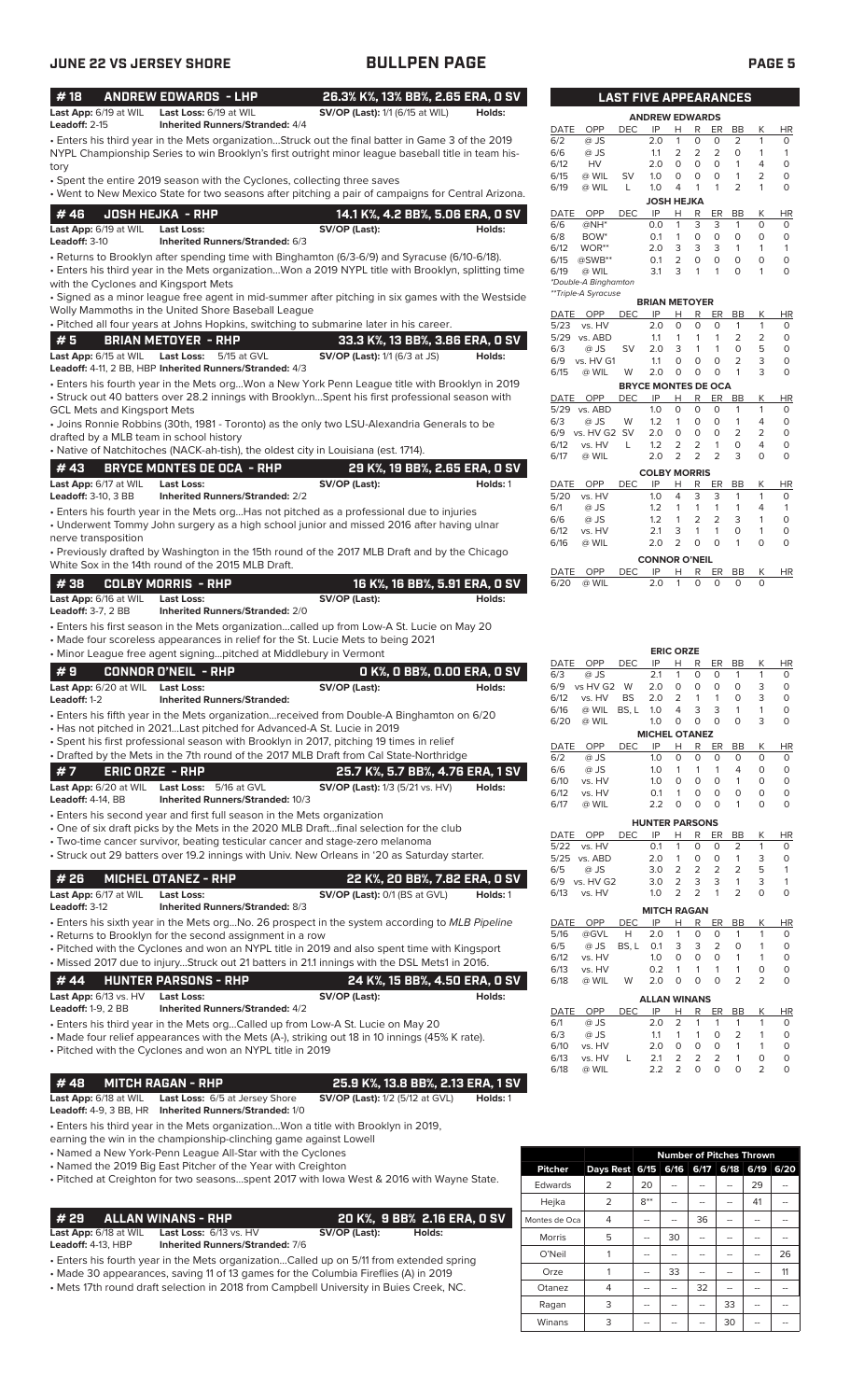## **JUNE 22 VS JERSEY SHORE HIGH/LOW & CHARTS PAGE 6**

| Home Runs, Consecutive Games Three games (2x, last: Luke Ritter, 6/18-present)         |
|----------------------------------------------------------------------------------------|
|                                                                                        |
|                                                                                        |
|                                                                                        |
|                                                                                        |
|                                                                                        |
|                                                                                        |
|                                                                                        |
| Most Extra-Base Hits, Game 3 (3x, Cody Bohanek, 6/15 at Wilmington)                    |
| Most Stolen Bases, Game  1 (15x, last: Brett Baty, Ronny Mauricio, 6/19 at Wilmington) |
| <b>TEAM BATTING HIGHS</b>                                                              |
|                                                                                        |
|                                                                                        |
|                                                                                        |
|                                                                                        |
|                                                                                        |
|                                                                                        |
|                                                                                        |
|                                                                                        |

**INDIVIDUAL BATTING HIGHS**

## **FIELDING**

Most Errors, Team, Game...............................................................................6 (5/7 at Asheville) .<br>2 (6x, last: Brett Baty, 6/11 vs. Hudson Valley)<br>3 (5/19 vs. Hudson Valley) Most Double Plays Turned, Nine-Inning Game.......................... 3 (5/19 vs. Hudson Valley) Consecutive Errorless Games, Team.

## **STARTERS BY POSITION**

**C-** Uriarte (12), Alvarez (10), Senger (9), Mena (7)

**1B-** Genord (30), Ritter (5), Winaker (2), Bohanek (2)

**2B-** Ritter (25), Walters (11), Tiberi (1), Struble (1), McNeil (1)

**3B-** Baty (30), Tiberi (7), Bohanek (2)

**SS-** Mauricio (32), Walters (4), Bohanek (3)

**LF-** Duplantis (21), Tiberi (12), Bohanek (3), Winaker (1), Ashford (1), Struble (1)

**CF-** Duplantis (12), Hernandez (10), Mangum (8), Hernandez (8), Molina (6), Ota (2), Ashford (1)

**RF-** Ashford (13), Molina (10), Winaker (4), Hernandez (4), Bohanek (3), Struble (3), Ota (1) Struble (1)

**DH-** Alvarez (11), Baty (6), Mauricio (4), Tiberi (3), Genord (3), Hernandez (2), Senger (2), Mena (2), Bohanek (2), Ritter (2), Mangum (1), Walters (1)

**STARTERS BY BATTING ORDER**

**1st -** Duplantis (30), Bohanek (2), Tiberi (2), Mangum (2), Struble (1), Ashford (1), McNeil (1)

**2nd -** Bohanek (11), Ashford (5), Mangum (5), Mauricio (5), Winaker (4), Tiberi (3), Duplantis (3), Walters (2), Alvarez (2)

**3rd -** Mauricio (31), Baty (8)

**4th-** Baty (28), Ritter (6), Alvarez (4), Genord (1)

**5th-** Alvarez (17), Ritter (9), Senger (4), Genord (3), Ashford (3), Ota (2), Hernandez (1)

**6th-** Ritter (14), Genord (8), Senger (3), Hernandez (3), Bohanek (2), Ashford (2), Winaker (2), Ota (1), Tiberi (1), Mena (1), Uriarte (1)

**7th-** Genord (17), Tiberi (5), Senger (3), Uriarte (3), Ashford (3), Ritter (3), Walters (2), Winaker (1), Mena (1), Hernandez (1)

**8th-** Tiberi (11), Hernandez (8), Walters (5), Mena (5), Genord (4), Uriarte (3), Senger (1), Molina (1), Ashford (1)

**9th-** Molina (15), Walters (6), Uriarte (5), Struble (4), Hernandez (3), Mangum (2), Mena (2), Tiberi (1), Struble (1)

|             | <b>CATCHERS STEALING</b> |     |     | <b>MULTI-RUN INNINGS</b> |              |                  |  |
|-------------|--------------------------|-----|-----|--------------------------|--------------|------------------|--|
| <b>Name</b> | СS                       | АТТ | PCT | <b>Runs</b>              | <b>Times</b> | Last             |  |
| Alvarez     |                          | 16  | 6%  | 6                        |              | 7th, 5/20 vs. HV |  |
| Mena        |                          | 3   | 0%  | 5                        | 2            | 9th, 6/18 at WIL |  |
| Senger      | フ                        | 10  | 20% |                          | 3            | 7th, 6/20 at WIL |  |
| Uriarte     |                          | 17  | 41% | 3                        | 15           | 8th, 6/12 vs. HV |  |
| Team        | 10                       | 48  | 21% |                          | 26           | 9th, 6/20 at WIL |  |

|                                        | - 21 |  |                                                  |  |  | 3 4 5 6 7 8 9 10 + TOTALS |
|----------------------------------------|------|--|--------------------------------------------------|--|--|---------------------------|
| OPPONENTS 23 26 33 35 16 26 11 32 11 3 |      |  |                                                  |  |  | - 207                     |
| <b>BKLYN</b>                           |      |  | $24$   13   12   18   19   26   20   25   14   4 |  |  | 177                       |

| INDIVIDUAL PITCHING HIGHS                                                       |
|---------------------------------------------------------------------------------|
|                                                                                 |
|                                                                                 |
| Most Home Runs Allowed, Game4 (2x, Jose Butto, 6/6 at Jersey Shore)             |
| Most Strikeouts, Game, Starter8 (4x, last: Alec Kisena, 6/12 vs. Hudson Valley) |
| Most Strikeouts, Game, Reliever5 (2x, Hunter Parsons, 6/5 at Jersey Shore)      |
|                                                                                 |
|                                                                                 |
|                                                                                 |
|                                                                                 |
|                                                                                 |
|                                                                                 |
|                                                                                 |

| TEAM PITCHING HIGHS                                                       |  |
|---------------------------------------------------------------------------|--|
|                                                                           |  |
|                                                                           |  |
|                                                                           |  |
|                                                                           |  |
|                                                                           |  |
|                                                                           |  |
|                                                                           |  |
|                                                                           |  |
|                                                                           |  |
|                                                                           |  |
|                                                                           |  |
|                                                                           |  |
| Most Walks Allowed, Extra Innings 2 (5/23 vs. Hudson Valley - 12 innings) |  |
|                                                                           |  |
|                                                                           |  |
| Most Pitchers Used, Extra Innings5 (5/23 vs. Hudson Valley - 12 innings)  |  |
|                                                                           |  |

|                     |                          |                             | <b>TEAM MISCELLANEOUS</b>                                                        |  |  |  |  |
|---------------------|--------------------------|-----------------------------|----------------------------------------------------------------------------------|--|--|--|--|
|                     |                          |                             |                                                                                  |  |  |  |  |
|                     |                          |                             | Longest Game, Time, Extra-Inning Game 3:24 (5/23 vs. Hudson Valley - 12 innings) |  |  |  |  |
|                     |                          |                             | Shortest Game, Time, Nine-Inning Game  2:20 (5/18 vs. Hudson Valley)             |  |  |  |  |
|                     |                          |                             |                                                                                  |  |  |  |  |
|                     |                          |                             |                                                                                  |  |  |  |  |
|                     |                          |                             |                                                                                  |  |  |  |  |
|                     |                          |                             |                                                                                  |  |  |  |  |
|                     |                          |                             |                                                                                  |  |  |  |  |
|                     |                          |                             |                                                                                  |  |  |  |  |
|                     |                          |                             |                                                                                  |  |  |  |  |
|                     |                          |                             |                                                                                  |  |  |  |  |
|                     |                          |                             |                                                                                  |  |  |  |  |
|                     | OUTFIELD ASSISTS [7]     |                             | RECORD BREAKDOWN                                                                 |  |  |  |  |
| <b>NAME</b>         | <b>TOTAL</b>             | (LAST)                      |                                                                                  |  |  |  |  |
| Duplantis           | 4                        | 5/13 at GVL                 |                                                                                  |  |  |  |  |
| Ashford<br>Molina   | 1<br>1                   | 5/25 vs. ABD<br>5/21 vs. HV |                                                                                  |  |  |  |  |
| Winaker             | 1                        | 5/6 at ASH                  |                                                                                  |  |  |  |  |
|                     |                          |                             |                                                                                  |  |  |  |  |
|                     |                          |                             |                                                                                  |  |  |  |  |
|                     |                          |                             |                                                                                  |  |  |  |  |
|                     |                          |                             |                                                                                  |  |  |  |  |
|                     |                          |                             |                                                                                  |  |  |  |  |
|                     |                          |                             |                                                                                  |  |  |  |  |
|                     | <b>UNIFORM RECORDS</b>   |                             |                                                                                  |  |  |  |  |
| <b>Home White</b>   |                          | $0 - 3$                     |                                                                                  |  |  |  |  |
|                     |                          |                             |                                                                                  |  |  |  |  |
| <b>Road Gray</b>    |                          | $8-14$                      |                                                                                  |  |  |  |  |
|                     |                          |                             |                                                                                  |  |  |  |  |
|                     | <b>Championship Gold</b> | $4 - 7$                     |                                                                                  |  |  |  |  |
|                     |                          |                             | Score 4 or More Runs11-10                                                        |  |  |  |  |
| <b>Coney Island</b> |                          | $O-1$                       |                                                                                  |  |  |  |  |
|                     |                          |                             |                                                                                  |  |  |  |  |
|                     |                          |                             |                                                                                  |  |  |  |  |
|                     |                          |                             |                                                                                  |  |  |  |  |
|                     |                          |                             | Opponent Hits More HRs1-13                                                       |  |  |  |  |
|                     |                          |                             |                                                                                  |  |  |  |  |
|                     |                          |                             |                                                                                  |  |  |  |  |
|                     |                          |                             |                                                                                  |  |  |  |  |
|                     |                          |                             |                                                                                  |  |  |  |  |
|                     |                          |                             |                                                                                  |  |  |  |  |
|                     |                          |                             |                                                                                  |  |  |  |  |
|                     |                          |                             |                                                                                  |  |  |  |  |
|                     |                          |                             | Opponent Scores First6-15                                                        |  |  |  |  |
|                     |                          |                             |                                                                                  |  |  |  |  |
|                     |                          |                             |                                                                                  |  |  |  |  |
|                     |                          |                             |                                                                                  |  |  |  |  |
|                     |                          |                             |                                                                                  |  |  |  |  |
|                     |                          |                             |                                                                                  |  |  |  |  |
|                     |                          |                             | First Game of Series 4-3                                                         |  |  |  |  |
|                     |                          |                             |                                                                                  |  |  |  |  |
|                     |                          |                             | Last Game of Series  3-3                                                         |  |  |  |  |
|                     |                          |                             |                                                                                  |  |  |  |  |
|                     |                          |                             |                                                                                  |  |  |  |  |
|                     |                          |                             |                                                                                  |  |  |  |  |
|                     | <b>EJECTIONS</b>         |                             |                                                                                  |  |  |  |  |
| Name                | <u>Umpire</u>            | Date                        |                                                                                  |  |  |  |  |

## Come from Behind Wins .... 7 (6/18 at WIL)<br>Wins in Last At-Bat................ 2 (6/18 at WIL) Wins in Last At-Bat ....... Walk-off Wins .................... 1 (5/23 vs. HV) **MISC. WINS**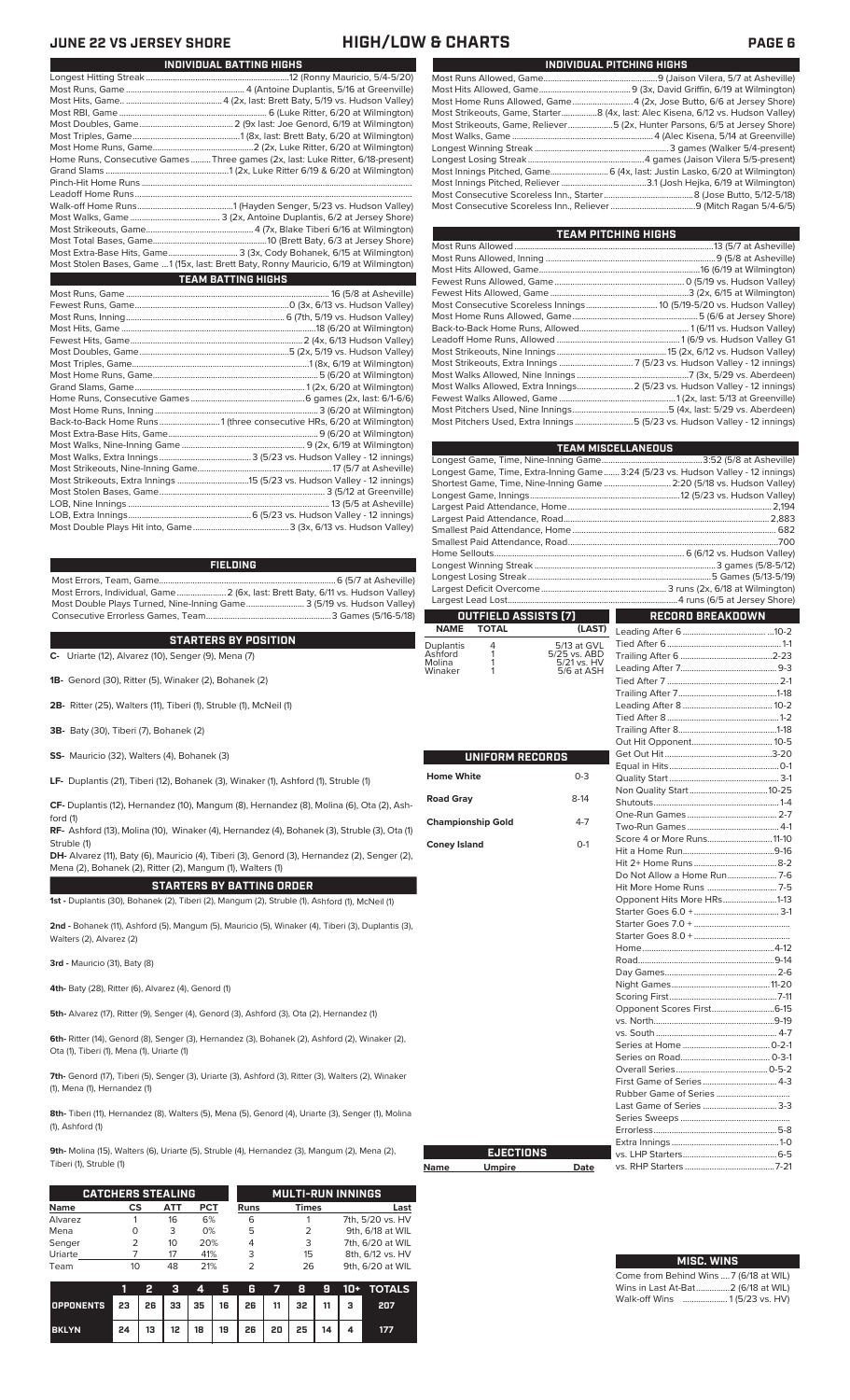7/9 55 at Hudson Valley 7:05 p.m. 7/10 56 at Hudson Valley 6:05 p.m. 7/11 57 at Hudson Valley 4:35 p.m.

# **JUNE 22 VS JERSEY SHORE GAME BY GAME RESULTS PAGE 7**

| <b>GAME-BY-GAME RESULTS</b> |              |                                              |                        |                      |                    |                   |                  |                                                                                           |                                                  |                                      |              |                   |
|-----------------------------|--------------|----------------------------------------------|------------------------|----------------------|--------------------|-------------------|------------------|-------------------------------------------------------------------------------------------|--------------------------------------------------|--------------------------------------|--------------|-------------------|
| <b>DATE</b>                 | GM#          | <b>OPPONENT</b>                              | W-L/TIME SCORE         |                      | <b>RECORD</b>      | <b>POSITION</b>   | GA/GB            | <b>WINNING PITCHER</b>                                                                    | <b>LOSING PITCHER</b>                            | <b>SAVE</b>                          | <b>TIME</b>  | <b>ATTENDANCE</b> |
| 5/4                         | $\mathbf{1}$ | at Asheville                                 | W                      | $8 - 2$              | $1 - 0$            | T <sub>1st</sub>  | $+1$             | Josh Walker (1-0)                                                                         | Blair Henley (0-1)                               |                                      | 3:16         | 1,200             |
| 5/5                         | 2            | at Asheville                                 | L                      | $6-1$                | $1 - 1$            | T <sub>2</sub> nd | $-1$             | Chandler Casey (1-0)                                                                      | Jose Butto (1-0)                                 |                                      | 3:26         | 1,200             |
| 5/6<br>5/7                  | 3<br>4       | at Asheville<br>at Asheville                 | L<br>L                 | $11 - 4$<br>$13 - 7$ | $1 - 2$<br>$1 - 3$ | T3rd<br>T3rd      | $-2$<br>-3       | Matt Ruppenthal (1-0)                                                                     | Oscar Rojas (0-1)<br>Jaison Vilera (0-1)         |                                      | 3:10<br>3:44 | 1,200<br>1,200    |
| 5/8                         | 5            | at Asheville                                 | W                      | $16-12$              | $2 - 3$            | T3rd              | -3               | R.J. Freure (1-0)<br>Alec Kisena (1-0)                                                    | Juan Pablo Lopez (1-0)                           |                                      | 3:52         | 1,200             |
| 5/9                         |              | at Asheville                                 |                        |                      |                    |                   |                  | Cancelled due to non-COVID-related illness                                                |                                                  |                                      |              |                   |
| 5/10                        |              | OFF DAY                                      |                        |                      |                    |                   |                  |                                                                                           |                                                  |                                      |              |                   |
| 5/11                        | 6            | at Greenville                                | W                      | $6-1$                | $3-3$              | 2 <sub>nd</sub>   | $-2.5$           | Josh Walker (2-0)                                                                         | Jay Groome (0-2)                                 |                                      | 3:00         | 1,995             |
| 5/12                        | 7            | at Greenville                                | W                      | $3 - 2$              | $4 - 3$            | 2 <sub>nd</sub>   | $-1.5$           | Brian Metoyer (1-0)                                                                       | Yusniel Padron-Artilles (0-2)                    | Mitch Ragan (1)                      | 3:14         | 1,819             |
| 5/13                        | 8            | at Greenville                                | L                      | $8 - 2$              | $4 - 4$            | 2 <sub>nd</sub>   | $-2.5$           | Chris Murphy (1-1)                                                                        | Oscar Rojas (0-2)                                |                                      | 3:21         | 2,485             |
| 5/14                        | 9            | at Greenville                                | L                      | $5-1$                | $4 - 5$            | 4th               | $-2.5$           | Brayan Bello (2-0)                                                                        | Alec Kisena (1-1)                                |                                      | 2:54         | 2,732             |
| 5/15                        | 10           | at Greenville                                | L                      | $8 - 4$              | $4-6$              | 4th               | $-3.5$           | Yorvin Pantoja (1-0)                                                                      | Brian Metoyer (1-1)                              |                                      | 2:52         | 2,883             |
| 5/16<br>5/17                | 11           | at Greenville<br>OFF DAY                     | L                      | $10-9$               | $4 - 7$            | 4th               | $-3.5$           | Jake Wallace (1-0)                                                                        | Eric Orze (0-1)                                  |                                      | 3:09         | 2,818             |
| 5/18                        | 12           | <b>Hudson Valley</b>                         | L                      | $4-3$                | $4 - 8$            | 5th               | $-4.5$           | Zach Greene (1-1)                                                                         | Andrew Edwards (0-1)                             |                                      | 2:29         | 1,315             |
| 5/19                        | 13           | <b>Hudson Valley</b>                         | W                      | $14-0$               | $5-8$              | 5th               | $-3.5$           | Allan Winans (1-0)                                                                        | Jhony Brito (0-1)                                |                                      | 3:01         | 810               |
| 5/20                        | 14           | <b>Hudson Valley</b>                         | L                      | $6-1$                | $5-9$              | 5th               | $-3.5$           | Luis Medina (2-0)                                                                         | Jaison Vilera (0-2)                              |                                      | 2:42         | 682               |
| 5/21                        | 15           | <b>Hudson Valley</b>                         | W                      | $4-1$                | $6-9$              | 5th               | $-3.5$           | Josh Walker (3-0)                                                                         | Josh Maciejewski (2-1)                           | Eric Orze (1)                        | 2:33         | 998               |
| 5/22                        | 16           | <b>Hudson Valley</b>                         | L                      | $5-3$                | $6-10$             | 5th               | $-4.5$           | Ken Waldichuk (1-0)                                                                       | Cam Opp (0-1)                                    |                                      | 3:14         | 1,624             |
| 5/23                        | 17           | <b>Hudson Valley</b>                         | W                      | $6-5(12)$            | $7-10$             | 5th               | $-3.5$           | Josh Hejka (1-0)                                                                          | Zach Greene (1-2)                                |                                      | 3:24         | 1,261             |
| 5/24                        |              | OFF DAY                                      |                        |                      |                    |                   |                  |                                                                                           |                                                  |                                      |              |                   |
| 5/25<br>5/26                | 18<br>19     | Aberdeen<br>Aberdeen                         | L                      | $8-1$                | $7 - 11$           | 5th               | $-4.5$           | Drew Rom (2-0)<br>5/26 game postponed due to rain, makeup scheduled for doubleheader 5/27 | Oscar Rojas (0-3)                                |                                      | 2:52         | 861               |
| 5/27                        | 19           | Aberdeen                                     | г                      | $6-2(7)$             | $7-12$             | 5th               | $-5.5$           | Grayson Rodriguez (3-0)                                                                   | Jaison Vilera (0-3)                              |                                      | 2:14         |                   |
|                             | 20           | Aberdeen                                     | г                      | $10-1(7)$            | $7-13$             | 5th               | $-6.5$           | Morgan McSweeney (2-0)                                                                    | Cam Opp (0-2)                                    |                                      | 2:37         | 926               |
| 5/28                        | 21           | Aberdeen                                     |                        |                      |                    |                   |                  | 5/28 game postponed due to rain, makeup scheduled for doubleheader 8/25                   |                                                  |                                      |              |                   |
| 5/29                        | 21           | Aberdeen                                     | г                      | $4-1$                | $7-14$             | 5th               | $-7.5$           | <b>Garrett Stallings (3-1)</b>                                                            | Alec Kisena (1-2)                                | Connor Gillispie (1)                 | 2:52         | 1,509             |
| 5/30                        | 22           | Aberdeen                                     |                        |                      |                    |                   |                  | 5/30 game posted to a later date to be determined                                         |                                                  |                                      |              |                   |
| 5/31                        |              | OFF DAY                                      |                        |                      |                    |                   |                  |                                                                                           |                                                  |                                      |              |                   |
|                             |              |                                              |                        |                      |                    |                   |                  | MAY [7-14]                                                                                |                                                  |                                      |              |                   |
| 6/1<br>6/2                  | 22<br>23     | at Jersey Shore                              | W                      | $11 - 5$<br>$4-1$    | $8-14$<br>$8 - 15$ | T4th              | $-7.5$<br>$-8.5$ | Jose Butto (1-1)                                                                          | Josh Hendrickson (0-1)                           |                                      | 3:03<br>2:44 | 2,077             |
| 6/3                         | 24           | at Jersey Shore<br>at Jersey Shore           | L<br>W                 | $6 - 4$              | $9 - 15$           | 5th<br>4th        | $-8.5$           | Carlo Reyes (1-0)<br>Bryce Montes de Oca (1-0)                                            | Justin Lasko (0-1)<br>Jack Perkins (0-1)         | Blake Brown (1)<br>Brian Metoyer (1) | 3:15         | 1,591<br>1,473    |
| 6/4                         | 25           | at Jersey Shore                              | L                      | $5-4(7)$             | $9-16$             | 5th               | $-9.0$           | Aneurys Zabala (2-2)                                                                      | Allan Winans (1-1)                               |                                      | 2:12         | 2,399             |
| 6/5                         | 26           | at Jersey Shore                              | L                      | $5 - 4$              | $9 - 17$           | 5th               | $-9.0$           | Mike Adams (1-1)                                                                          | Mitch Ragan (0-1)                                |                                      | 2:36         | 2,122             |
| 6/6                         | 27           | at Jersey Shore                              | L                      | $11-6$               | $9-18$             | 5th               | $-9.5$           | Nick Lackney (1-0)                                                                        | Jose Butto (1-2)                                 |                                      | 3:31         | 2,041             |
| 6/7                         |              | OFF DAY                                      |                        |                      |                    |                   |                  |                                                                                           |                                                  |                                      |              |                   |
| 6/9                         | 28           | <b>Hudson Valley</b>                         | L                      | $3-2(7)$             | $9-19$             | 5th               | $-10.5$          | Tanner Myatt (1-0)                                                                        | Justin Lasko (0-2)                               | Justin Wilson (1)                    | 2:22         |                   |
|                             | 29           | <b>Hudson Valley</b>                         | W                      | $5-3(7)$             | $10-19$            | 5th               | $-9.5$           | Eric Orze (1-1)                                                                           | Luis Medina (2-1)                                | Bryce Montes de Oca (1)              | 2:02         | 1,211             |
| 6/10<br>6/11                | 30<br>31     | <b>Hudson Valley</b><br><b>Hudson Valley</b> | L<br>L                 | $1 - 0$<br>8-0       | 10-20<br>$10 - 21$ | 5th<br>5th        | $-9.5$<br>$-9.5$ | <b>Barrett Loseke (2-1)</b>                                                               | Cam Opp (0-3)                                    | Zach Greene (1)                      | 2:37<br>3:06 | 1,396<br>1,597    |
| 6/12                        | 32           | <b>Hudson Valley</b>                         | L                      | $5-4$                | $10 - 22$          | 5th               | $-9.5$           | Ken Waldichuk (2-0)<br><b>Nelson Alvarez (2-0)</b>                                        | Jaison Vilera (0-4)<br>Bryce Montes de Oca (1-1) | Justin Wilson (2)                    | 3:22         | 2,194             |
| 6/13                        | 33           | <b>Hudson Valley</b>                         | L                      | $5-0$                | $10 - 23$          | 5th               | $-9.5$           | Hayden Wesneski (1-1)                                                                     | Allan Winans (1-2)                               |                                      | 2:50         | 1,749             |
| 6/14                        |              | OFF DAY                                      |                        |                      |                    |                   |                  |                                                                                           |                                                  |                                      |              |                   |
| 6/15                        | 34           | at Wilmington                                | W                      | $3-1$                | $11 - 23$          | 5th               | $-8.5$           | Brian Metoyer (2-1)                                                                       | Zach Brzykcy (2-1)                               | Andrew Edwards (1)                   | 2:21         | 1,188             |
| 6/16                        | 35           | at Wilmington                                | L                      | $5 - 2$              | $11 - 24$          | 5th               | $-9.5$           | Amos Willingham (1-0)                                                                     | Eric Orze (1-2)                                  | Reid Schaller (3)                    | 2:51         | 700               |
| 6/17                        | 36           | at Wilmington                                | L                      | $8 - 4$              | $11 - 25$          | 5th               | $-10.5$          | Joan Adon (3-1)                                                                           | Alec Kisena (1-3)                                |                                      | 2:54         | 1,009             |
| 6/18                        | 37           | at Wilmington                                | W                      | $7-5$                | $12 - 25$          | 5th               | $-10$            | Mitch Ragan (1-1)                                                                         | Reid Schaller (1-1)                              |                                      | 2:52         | 2,565             |
| 6/19                        | 38           | at Wilmington                                | L                      | $9 - 8$              | $12 - 26$          | 5th               | $-11$            | Christian Vann (2-0)                                                                      | Andrew Edwards (0-2)                             |                                      | 3:26         | 1,899             |
| 6/20<br>6/21                | 39           | at Wilmington<br>OFF DAY                     | W                      | $13-1$               | 13-26              | 5th               | $-11$            | Justin Lasko (1-2)                                                                        | Alfonso Hernanndez (0-1)                         |                                      | 2:44         | 2,722             |
| 6/22                        | 40           | <b>Jersey Shore</b>                          | 6:30 p.m.              |                      |                    |                   |                  |                                                                                           |                                                  |                                      |              |                   |
| 6/23                        | 41           | <b>Jersey Shore</b>                          | 6:30 p.m.              |                      |                    |                   |                  |                                                                                           |                                                  |                                      |              |                   |
| 6/24                        | 42           | <b>Jersey Shore</b>                          | 6:30 p.m.              |                      |                    |                   |                  |                                                                                           |                                                  |                                      |              |                   |
| 6/25                        | 43           | <b>Jersey Shore</b>                          | 7:00 p.m.              |                      |                    |                   |                  |                                                                                           |                                                  |                                      |              |                   |
| 6/26                        | 44           | <b>Jersey Shore</b>                          | 6:00 p.m.              |                      |                    |                   |                  |                                                                                           |                                                  |                                      |              |                   |
| 6/27                        | 45           | <b>Jersey Shore</b>                          | 4:00 p.m.              |                      |                    |                   |                  |                                                                                           |                                                  |                                      |              |                   |
| 6/28                        |              | OFF DAY                                      |                        |                      |                    |                   |                  |                                                                                           |                                                  |                                      |              |                   |
| 6/29<br>6/30                | 46<br>47     | at Aberdeen<br>at Aberdeen                   | 7:05 p.m.<br>7:05 p.m. |                      |                    |                   |                  |                                                                                           |                                                  |                                      |              |                   |
|                             |              |                                              |                        |                      |                    |                   |                  | <b>JUNE (6-12)</b>                                                                        |                                                  |                                      |              |                   |
| 7/1                         | 48           | at Aberdeen                                  | 7:05 p.m.              |                      |                    |                   |                  |                                                                                           |                                                  |                                      |              |                   |
| 7/2                         | 49           | at Aberdeen                                  | 7:05 p.m.              |                      |                    |                   |                  |                                                                                           |                                                  |                                      |              |                   |
| 7/3                         | 50           | at Aberdeen                                  | 6:05 pm.               |                      |                    |                   |                  |                                                                                           |                                                  |                                      |              |                   |
| 7/4                         | 51           | at Aberdeen                                  | 2:05 p.m.              |                      |                    |                   |                  |                                                                                           |                                                  |                                      |              |                   |
| 7/5                         |              | OFF DAY                                      |                        |                      |                    |                   |                  |                                                                                           |                                                  |                                      |              |                   |
| 7/6                         | 52           | at Hudson Valley                             | 7:05 p.m.              |                      |                    |                   |                  |                                                                                           |                                                  |                                      |              |                   |
| 7/7<br>7/8                  | 53<br>54     | at Hudson Valley<br>at Hudson Valley         | 7:05 p.m.<br>7:05 p.m. |                      |                    |                   |                  |                                                                                           |                                                  |                                      |              |                   |
|                             |              |                                              |                        |                      |                    |                   |                  |                                                                                           |                                                  |                                      |              |                   |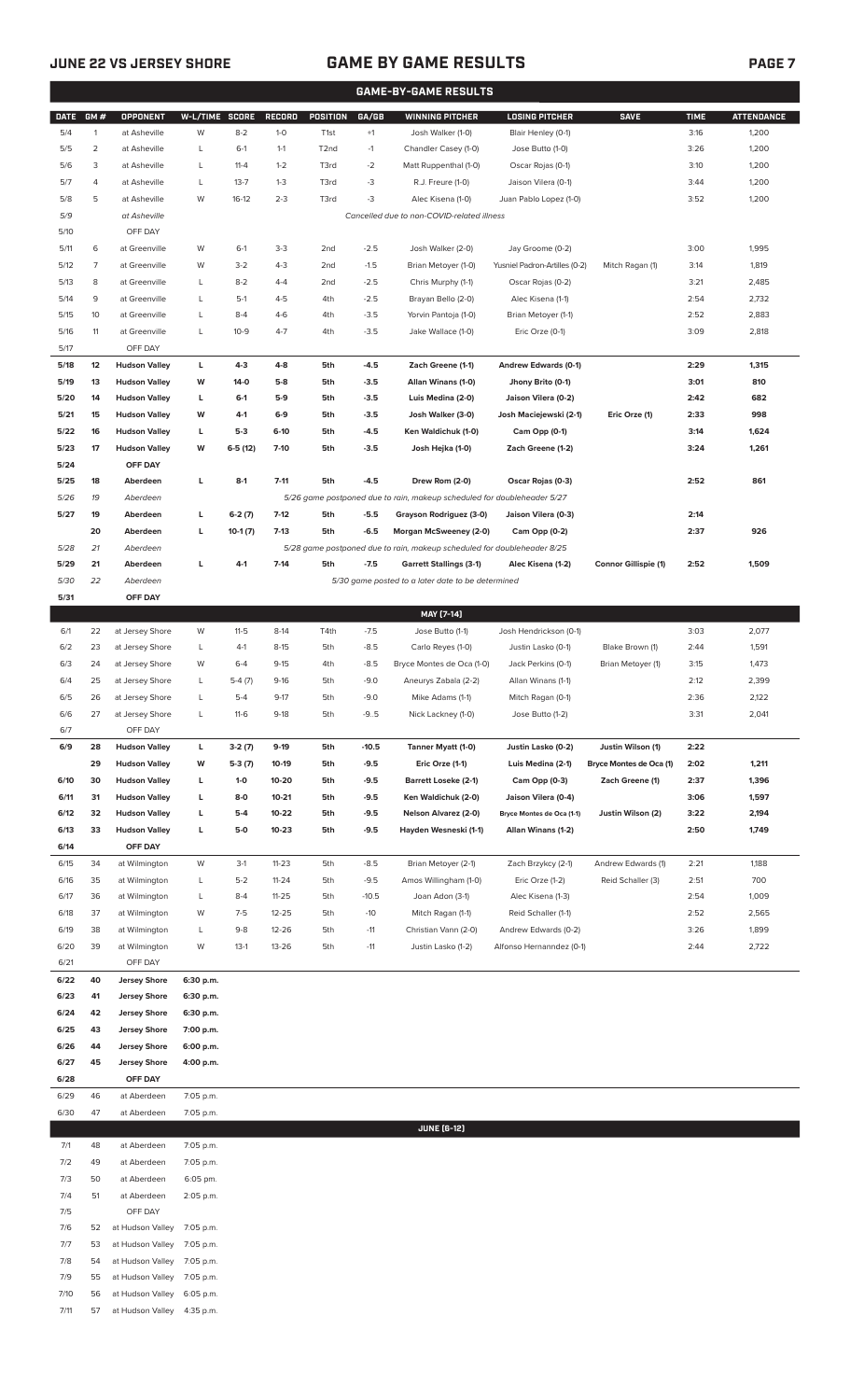# **JUNE 22 VS JERSEY SHORE GAME-BY-GAME PAGE 8**

| <b>DATE</b>  | GM#      | OPPONENT                                     | W-L/TIME SCORE         | RECORD | POSITION | GA/GB | <b>WINNING PITCHER</b> | <b>LOSING PITCHER</b> | <b>SAVE</b> | <b>TIME</b> | <b>ATTENDANCE</b> |
|--------------|----------|----------------------------------------------|------------------------|--------|----------|-------|------------------------|-----------------------|-------------|-------------|-------------------|
| 7/12         |          | OFF DAY                                      |                        |        |          |       |                        |                       |             |             |                   |
| 7/13         | 59       | <b>Jersey Shore</b>                          | 6:30 p.m.              |        |          |       |                        |                       |             |             |                   |
| 7/14         | 60       | <b>Jersey Shore</b>                          | 6:30 p.m.              |        |          |       |                        |                       |             |             |                   |
| 7/15         | 61       | <b>Jersey Shore</b><br><b>Jersey Shore</b>   | 6:30 p.m.              |        |          |       |                        |                       |             |             |                   |
| 7/16<br>7/17 | 62<br>63 | <b>Jersey Shore</b>                          | 7:00 p.m.              |        |          |       |                        |                       |             |             |                   |
| 7/18         | 64       | <b>Jersey Shore</b>                          | 6:00 p.m.<br>4:00 p.m. |        |          |       |                        |                       |             |             |                   |
| 7/19         |          | OFF DAY                                      |                        |        |          |       |                        |                       |             |             |                   |
| 7/20         | 65       | Wilmington                                   | 6:30 p.m.              |        |          |       |                        |                       |             |             |                   |
| 7/21         | 66       | Wilmington                                   | 6:30 p.m.              |        |          |       |                        |                       |             |             |                   |
| 7/22         | 67       | Wilmington                                   | 6:30 p.m.              |        |          |       |                        |                       |             |             |                   |
| 7/23         | 68       | Wilmington                                   | 7:00 p.m.              |        |          |       |                        |                       |             |             |                   |
| 7/24         | 69       | Wilmington                                   | 6:00 p.m.              |        |          |       |                        |                       |             |             |                   |
| 7/25         | 70       | Wilmington                                   | 4:00 p.m.              |        |          |       |                        |                       |             |             |                   |
| 7/26         |          | OFF DAY                                      |                        |        |          |       |                        |                       |             |             |                   |
| 7/27         | $71$     | at Jersey Shore                              | 7:05 p.m.              |        |          |       |                        |                       |             |             |                   |
| $7/28$       | 72       | at Jersey Shore                              | 7:05 p.m.              |        |          |       |                        |                       |             |             |                   |
| 7/29         | 73       | at Jersey Shore                              | 7:05 p.m.              |        |          |       |                        |                       |             |             |                   |
| 7/30         | 74       | at Jersey Shore                              | 7:05 p.m.              |        |          |       |                        |                       |             |             |                   |
| 7/31         | 75       | at Jersey Shore                              | 7:05 p.m.              |        |          |       |                        |                       |             |             |                   |
|              |          |                                              |                        |        |          |       | JULY (0-0)             |                       |             |             |                   |
| 8/1          | 76       | at Jersey Shore                              | 1:05 p.m.              |        |          |       |                        |                       |             |             |                   |
| 8/2          |          | OFF DAY                                      |                        |        |          |       |                        |                       |             |             |                   |
| 8/3          | 77       | <b>Hudson Valley</b>                         | 6:30 p.m.              |        |          |       |                        |                       |             |             |                   |
| 8/4          | 78       | <b>Hudson Valley</b>                         | 6:30 p.m.              |        |          |       |                        |                       |             |             |                   |
| 8/5          | 79       | <b>Hudson Valley</b>                         | 6:30 p.m.              |        |          |       |                        |                       |             |             |                   |
| 8/6<br>8/7   | 80<br>81 | <b>Hudson Valley</b><br><b>Hudson Valley</b> | 7:00 p.m.<br>6:00 p.m. |        |          |       |                        |                       |             |             |                   |
| 8/8          | 82       | <b>Hudson Valley</b>                         | 4:00 p.m.              |        |          |       |                        |                       |             |             |                   |
| 8/9          |          | OFF DAY                                      |                        |        |          |       |                        |                       |             |             |                   |
| 8/10         | 83       | at Wilmington                                | 7:05 p.m.              |        |          |       |                        |                       |             |             |                   |
| 8/11         | 84       | at Wilmington                                | 7:05 p.m.              |        |          |       |                        |                       |             |             |                   |
| 8/12         | 85       | at Wilmington                                | 7:05 p.m.              |        |          |       |                        |                       |             |             |                   |
| 8/13         | 86       | at Wilmington                                | 7:05 p.m.              |        |          |       |                        |                       |             |             |                   |
| 8/14         | 87       | at Wilmington                                | 6:05 p.m.              |        |          |       |                        |                       |             |             |                   |
| 8/15         | 88       | at Wilmington                                | 1:05 p.m.              |        |          |       |                        |                       |             |             |                   |
| 8/16         |          | OFF DAY                                      |                        |        |          |       |                        |                       |             |             |                   |
| 8/17         | 89       | at Hudson Valley 7:05 p.m.                   |                        |        |          |       |                        |                       |             |             |                   |
| 8/18         | 90       | at Hudson Valley                             | 7:05 p.m.              |        |          |       |                        |                       |             |             |                   |
| 8/19         | 91       | at Hudson Valley                             | 7:05 p.m.              |        |          |       |                        |                       |             |             |                   |
| 8/20         | 92       | at Hudson Valley                             | 7:05 p.m.              |        |          |       |                        |                       |             |             |                   |
| 8/21         | 93       | at Hudson Valley                             | 6:05 p.m.              |        |          |       |                        |                       |             |             |                   |
| 8/22         | 94       | at Hudson Valley                             | 4:35 p.m.              |        |          |       |                        |                       |             |             |                   |
| 8/23         |          | OFF DAY<br>Aberdeen                          |                        |        |          |       |                        |                       |             |             |                   |
| 8/24<br>8/25 | 95<br>96 | Aberdeen                                     | 6:30 p.m.<br>5:00 p.m. |        |          |       |                        |                       |             |             |                   |
|              | 97       | Aberdeen                                     | DH                     |        |          |       |                        |                       |             |             |                   |
| 8/26         | 98       | Aberdeen                                     | 6:30 p.m.              |        |          |       |                        |                       |             |             |                   |
| 8/27         | 99       | Aberdeen                                     | 7:00 p.m.              |        |          |       |                        |                       |             |             |                   |
| 8/28         | 100      | Aberdeen                                     | 6:00 p.m.              |        |          |       |                        |                       |             |             |                   |
| 8/29         | 101      | Aberdeen                                     | 4:00 p.m.              |        |          |       |                        |                       |             |             |                   |
| 8/30         |          | OFF DAY                                      |                        |        |          |       |                        |                       |             |             |                   |
| 8/31         | 102      | Wilmington                                   | 6:30 p.m.              |        |          |       |                        |                       |             |             |                   |
|              |          |                                              |                        |        |          |       | AUGUST (0-0)           |                       |             |             |                   |
| 9/1          | 103      | Wilmington                                   | 6:30 p.m.              |        |          |       |                        |                       |             |             |                   |
| 9/2          | 104      | Wilmington                                   | 6:30 p.m.              |        |          |       |                        |                       |             |             |                   |
| 9/3          | 105      | Wilmington                                   | 7:00 p.m.              |        |          |       |                        |                       |             |             |                   |
| 9/4          | 106      | Wilmington                                   | 6:00 p.m.              |        |          |       |                        |                       |             |             |                   |
| 9/5          | 107      | Wilmington                                   | 4:00 p.m.              |        |          |       |                        |                       |             |             |                   |
| 9/6<br>9/7   | 108      | OFF DAY<br>at Hudson Valley                  | 7:05 p.m.              |        |          |       |                        |                       |             |             |                   |
| 9/8          | 109      | at Hudson Valley                             | 7:05 p.m.              |        |          |       |                        |                       |             |             |                   |
| 9/9          | 110      | at Hudson Valley                             | 7:05 p.m.              |        |          |       |                        |                       |             |             |                   |
| 9/10         | 111      | at Hudson Valley                             | 7:05 p.m.              |        |          |       |                        |                       |             |             |                   |
| 9/11         | 112      | at Hudson Valley                             | 6:05 p.m.              |        |          |       |                        |                       |             |             |                   |
| 9/12         | 113      | at Hudson Valley                             | 4:35 p.m.              |        |          |       |                        |                       |             |             |                   |
| 9/13         |          | OFF DAY                                      |                        |        |          |       |                        |                       |             |             |                   |
| 9/14         | 114      | <b>Jersey Shore</b>                          | 6:30 p.m.              |        |          |       |                        |                       |             |             |                   |
| 9/15         | 115      | <b>Jersey Shore</b>                          | 6:30 p.m.              |        |          |       |                        |                       |             |             |                   |
| 9/16         | 116      | <b>Jersey Shore</b>                          | 6:30 p.m.              |        |          |       |                        |                       |             |             |                   |
| 9/17         | 117      | <b>Jersey Shore</b>                          | 7:00 p.m.              |        |          |       |                        |                       |             |             |                   |
| 9/18         | 118      | <b>Jersey Shore</b>                          | 4:00 p.m.              |        |          |       |                        |                       |             |             |                   |
| 9/19         | 119      | <b>Jersey Shore</b>                          | 1:00 p.m.              |        |          |       |                        |                       |             |             |                   |

**SEPTEMBER (0-0)**